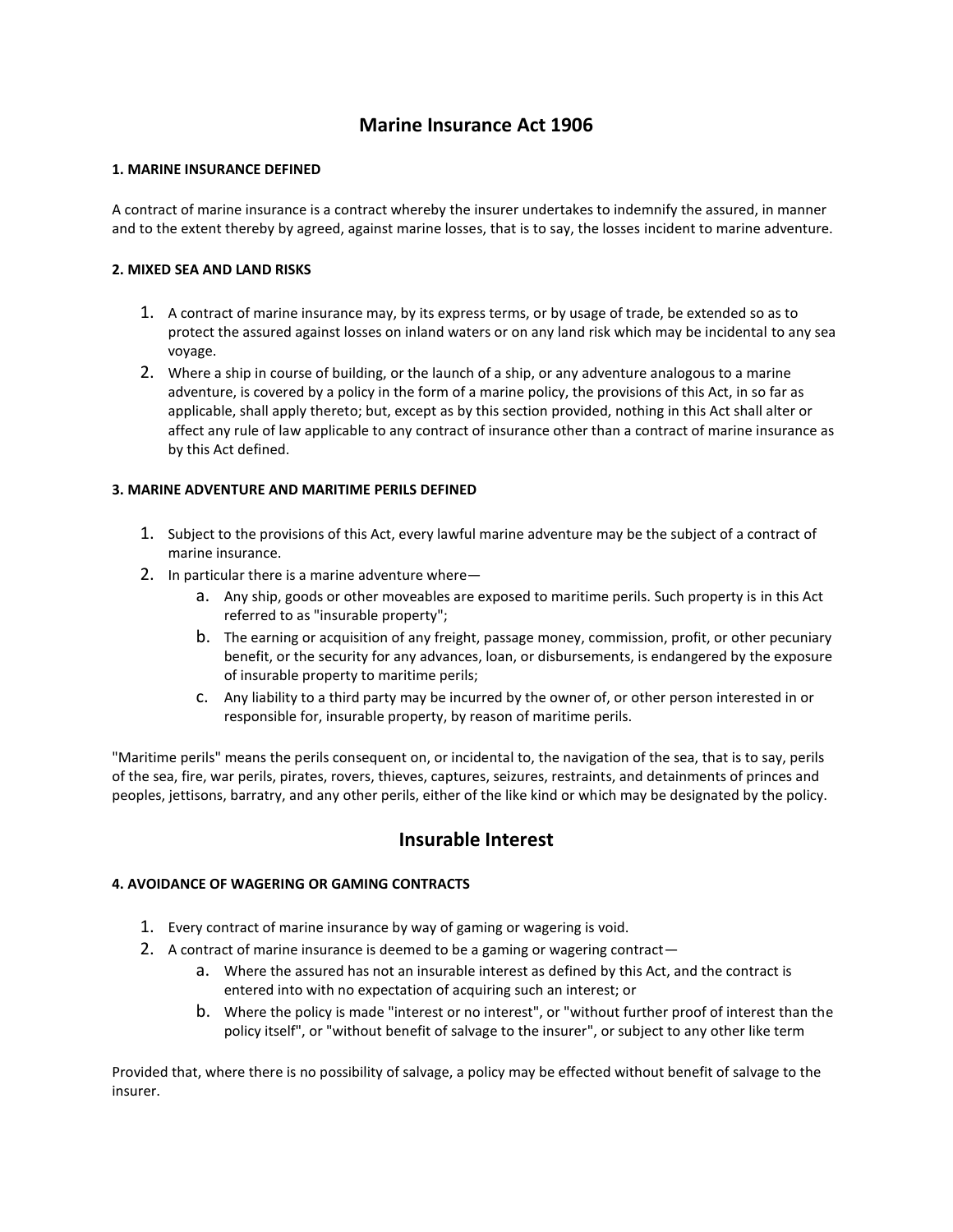#### **5. INSURABLE INTEREST DEFINED**

- 1. Subject to the provisions of this Act, every person has an insurable interest who is interested in a marine adventure.
- 2. In particular a person is interested in a marine adventure where he stands in any legal or equitable relation to the adventure or to any insurable property at risk therein, in consequence of which he may benefit by the safety or due arrival of insurable property, or may be prejudiced by its loss, or damage thereto, or by the detention thereof, or may incur liability in respect thereof.

#### **6. WHEN INTEREST MUST ATTACH**

- 1. The assured must be interested in the subject-matter insured at the time of the loss though he need not be interested when the insurance is effected: Provided that where the subject-matter is insured "lost or not lost", the assured may recover although he may not have acquired his interest until after the loss, unless at the time of effecting the contract of insurance the assured was aware of the loss, and the insurer was not.
- 2. Where the assured has no interest at the time of the loss, he cannot acquire interest by any act or election after he is aware of the loss.

#### **7. DEFEASIBLE OR CONTINGENT INTEREST**

- 1. A defeasible interest is insurable, as also is a contingent interest.
- 2. In particular, where the buyer of goods has insured them, he has an insurable interest, notwithstanding that he might, at his election, have rejected the goods, or have treated them as at the seller's risk, by reason of the latter's delay in making delivery or otherwise.

#### **8. PARTIAL INTEREST**

A partial interest of any nature is insurable.

#### **9. RE-INSURANCE**

- 1. The insurer under a contract of marine insurance has an insurable interest in his risk, and may re-insure in respect of it.
- 2. Unless the policy otherwise provides, the original assured has no right or interest in respect of such reinsurance.

#### **10. BOTTOMRY**

The lender of money on bottomry or *respondentia* has an insurable interest in respect of the loan.

#### **11. MASTER'S AND SEAMEN'S WAGES**

The master or any member of the crew of a ship has an insurable interest in respect of his wages.

#### **12. ADVANCE FREIGHT**

In the case of advance freight, the person advancing the freight has an insurable interest, in so far as such freight is not repayable in case of loss.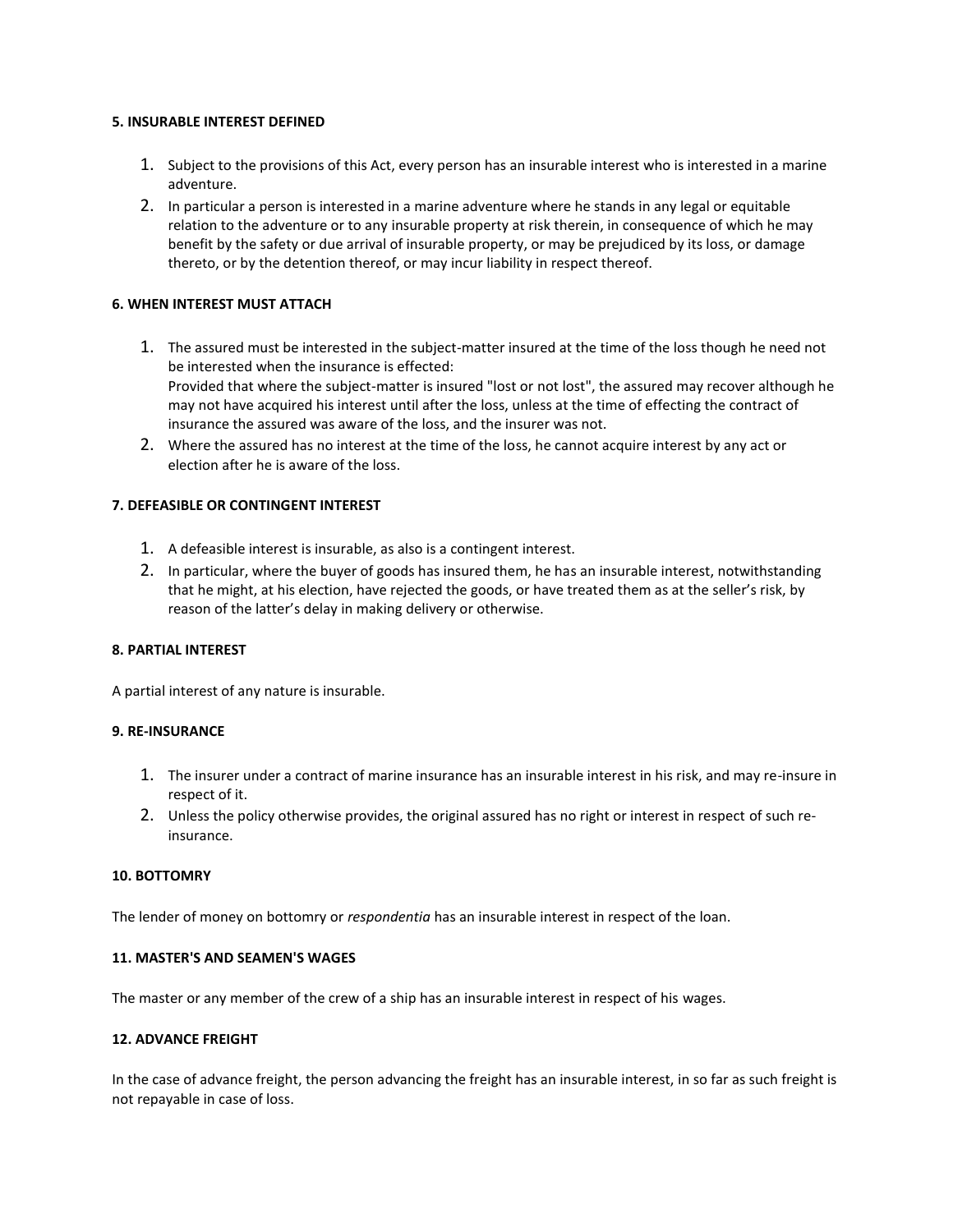#### **13. CHARGES OF INSURANCE**

The assured has an insurable interest in the charges of any insurance which he may effect.

#### **14. QUANTUM OF INTEREST**

- 1. Where the subject-matter insured is mortgaged, the mortgagor has an insurable interest in the full value thereof, and the mortgagee has an insurable interest in respect of any sum due or to become due under the mortgage.
- 2. A mortgagee, consignee, or other person having an interest in the subject-matter insured may insure on behalf and for the benefit of other persons interested as well as for his own benefit.
- 3. The owner of insurable property has an insurable interest in respect of the full value thereof, notwithstanding that some third person may have agreed, or be liable, to indemnify him in case of loss.

#### **15. ASSIGNMENT OF INTEREST**

Where the assured assigns or otherwise parts with his interest in the subject-matter insured, he does not thereby transfer to the assignee his rights under the contract of insurance, unless there be an express or implied agreement with the assignee to that effect.

But the provisions of this section do not affect a transmission of interest by operation of law.

## **Insurable Value**

#### **16. MEASURE OF INSURABLE VALUE**

Subject to any express provision or valuation in the policy, the insurable value of the subject-matter insured must be ascertained as follows—

1. In insurance on ship, the insurable value is the value, at the commencement of the risk, of the ship, including her outfit, provisions and stores for the officers and crew, money advanced for seamen's wages, and other disbursements (if any) incurred to make the ship fit for the voyage or adventure contemplated by the policy, plus the charges of insurance upon the whole;

The insurable value, in the case of a steamship, includes also the machinery, boilers, and coals and engine stores if owned by the assured, and, in the case of a ship engaged in a special trade, the ordinary fittings requisite for that trade;

- 2. In insurance on freight, whether paid in advance or otherwise, the insurance value is the gross amount of the freight at the risk of the assured, plus the charges of insurance;
- 3. In insurance on goods or merchandise, the insurable value is the prime cost of the property insured, plus the expenses of and incidental to shipping and the charges of insurance upon the whole;
- 4. In insurance on any other subject-matter, the insurable value is the amount at the risk of the assured when the policy attaches, plus the charges of insurance.

## **Disclosure And Representations**

#### **17. INSURANCE IS** *UBERRIMAE FIDEI*

A contract of marine insurance is a contract based upon the utmost good faith, and, if the utmost good faith be not observed by either party, the contract may be avoided by the other party.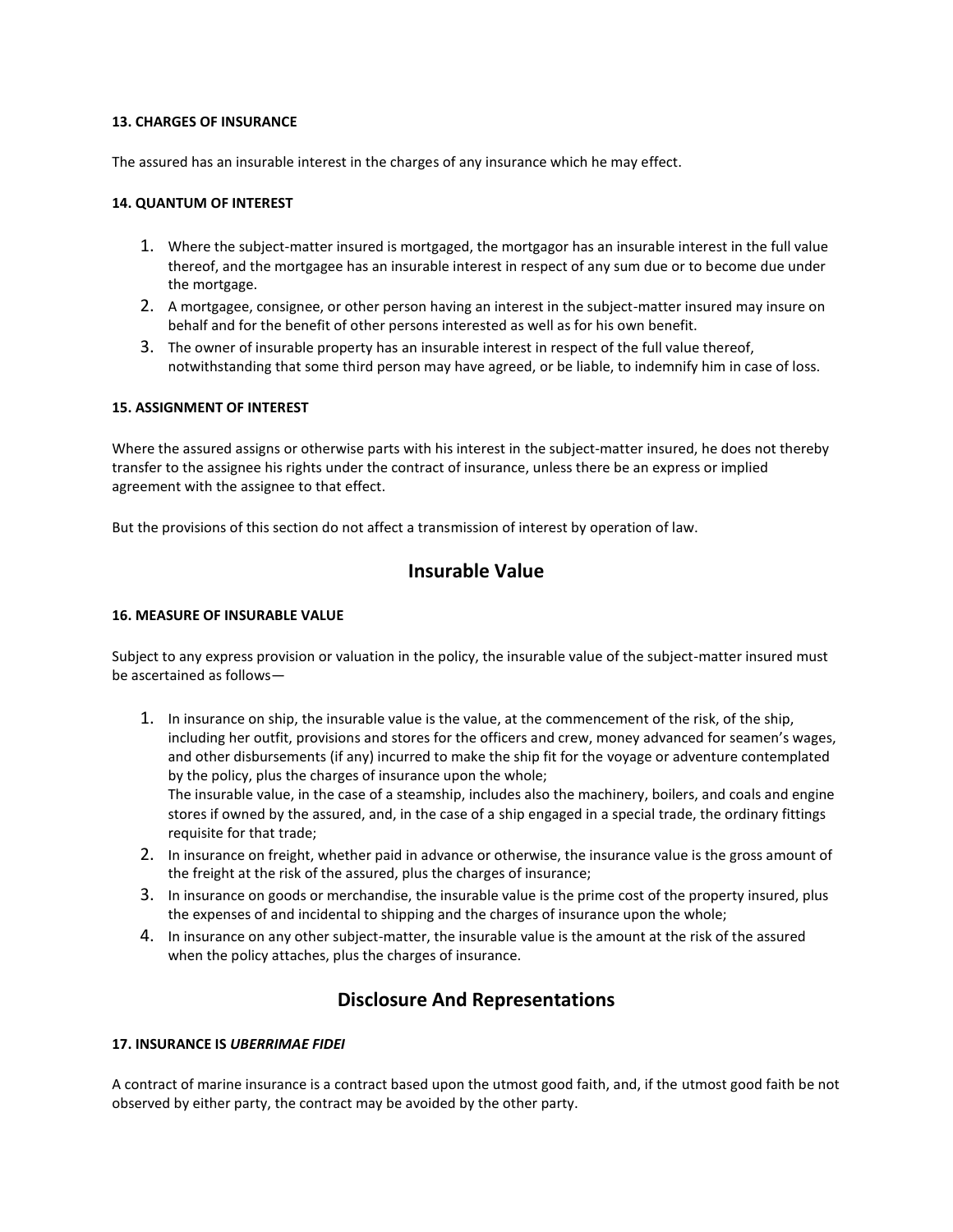#### **18. DISCLOSURE BY ASSURED**

- 1. Subject to the provisions of this section, the assured must disclose to the insurer, before the contract is concluded, every material circumstance which is known to the assured, and the assured is deemed to know every circumstance which, in the ordinary course of business, ought to be known by him. If the assured fails to make such disclosure, the insurer may avoid the contract.
- 2. Every circumstance is material which would influence the judgment of a prudent insurer in fixing the premium, or determining whether he will take the risk.
- 3. In the absence of inquiry the following circumstances need not be disclosed, namely:
	- a. Any circumstance which diminishes the risk;
	- b. Any circumstance which is known or presumed to be known to the insurer. The insurer is presumed to know matters of common notoriety or knowledge, and matters which an insurer in the ordinary course of his business, as such, ought to know;
	- c. Any circumstance as to which information is waived by the insurer;
	- d. Any circumstance which it is superfluous to disclose by reason of any express or implied warranty.
- 4. Whether any particular circumstance, which is not disclosed, be material or not is, in each case, a question of fact.
- 5. The term "circumstance" includes any communication made to, or information received by, the assured.

## **19. DISCLOSURE BY AGENT EFFECTING INSURANCE**

Subject to the provisions of the preceding section as to circumstances which need not be disclosed, where an insurance is effected for the assured by an agent, the agent must disclose to the insurer—

- a. Every material circumstance which is known to himself, and an agent to insure is deemed to know every circumstance which in the ordinary course of business ought to be known by, or to have been communicated to, him; and
- b. Every material circumstance which the assured is bound to disclose, unless it come to his knowledge too late to communicate it to the agent.

## **20. REPRESENTATIONS PENDING NEGOTIATION OF CONTRACT**

- 1. Every material representation made by the assured or his agent to the insurer during the negotiations for the contract, and before the contract is concluded, must be true. If it be untrue the insurer may avoid the contract.
- 2. A representation is material which would influence the judgment of a prudent insurer in fixing the premium, or determining whether he will take the risk.
- 3. A representation may be either a representation as to a matter of fact, or as to a matter of expectation or belief.
- 4. A representation as to matter of fact is true, if it be substantially correct, that is to say, if the difference between what is represented and what is actually correct would not be considered material by a prudent insurer.
- 5. A representation as to a matter of expectation or belief is true if it be made in good faith.
- 6. A representation may be withdrawn or corrected before the contract is concluded.
- 7. Whether a particular representation be material or not is, in each ease, a question of fact.

## **21. WHEN CONTRACT IS DEEMED TO BE CONCLUDED**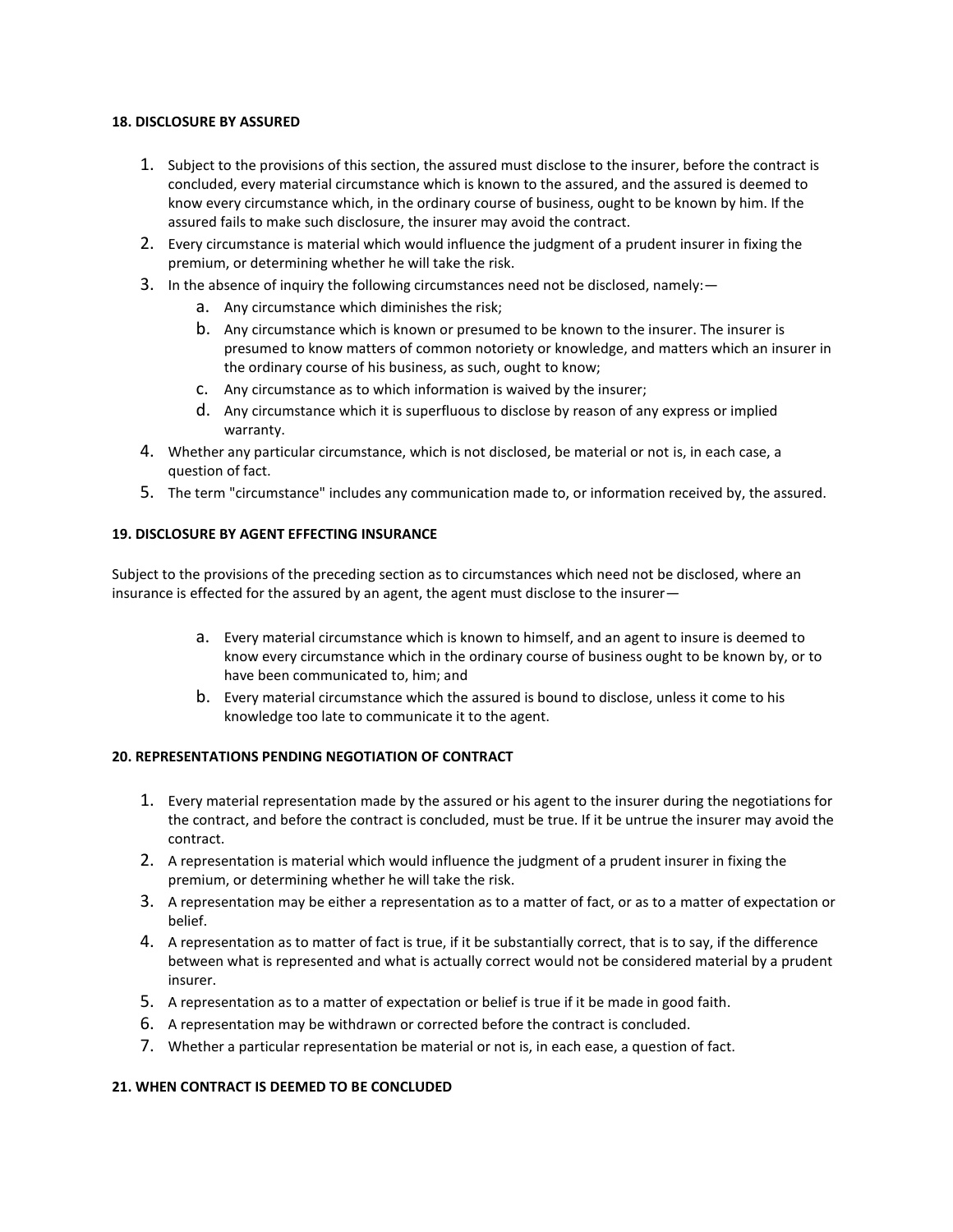A contract of marine insurance is deemed to be concluded when the proposal of the assured is accepted by the insurer, whether the policy be then issued or not; and, for the purpose of showing when the proposal was accepted, reference may be made to the slip or covering note or other customary memorandum of the contract, [*although it be stamped].*

## *NOTE:*

*[Words in italics] deleted by the Finance Act 1959, s 37(5), Sch 8, Pt II.*

## **22. CONTRACT MUST BE ENBODIED IN POLICY**

Subject to the provisions of any statute, a contract of marine insurance is inadmissible in evidence unless it is embodied in a marine policy in accordance with this Act. The policy may be executed and issued either at the time when the contract is concluded, or afterwards.

#### **23. WHAT POLICY MUST SPECIFY**

A Marine policy must specify—

- 1. The name of the assured, or of some person who effects the insurance on his behalf:
- 2. *The subject-matter insured and the risk insured against;*
- 3. *The voyage, or period of time, or both , as the case may be, cover3ed by the insurance;*
- 4. *The sum or sums insured;*
- 5. *The name or names of the insurers.*

#### *NOTE:*

*Sub-ss (2)–(5): repealed by the Finance Act 1959, ss 30(5), (7), 37(5), Sch 8, Pt II.*

#### **24. SIGNATURE OF INSURER**

- 1. A marine policy must be signed by or on behalf of the insurer, provided that in the case of a corporation the corporate seal may be sufficient, but nothing in this section shall be construed as requiring the subscription of a corporation to be under seal.
- 2. Where a policy is subscribed by or on behalf of two or more insurers, each subscription, unless the contrary be expressed, constitutes a distinct contract with the assured.

#### **25. VOYAGE AND TIME POLICIES**

- 1. Where the contract is to insure the subject-matter "at and from", or from one place to another or others, the policy is called a "voyage policy", and where the contract is to insure the subject-matter for a definite period of time the policy is called a "time policy". A contract for both voyage and time may be included in the same policy.
- 2. *Subject to the provisions of s 11 of the Finance Act, 1901, a time policy which is made for any time exceeding 12 months is invalid.*

#### *NOTE:*

*Sub-s (2): repealed by the Finance Act 1959, ss 30(5), (7), 37(5), Sch 8, Pt II.*

#### **26. DESIGNATION OF SUBJECT-MATTER**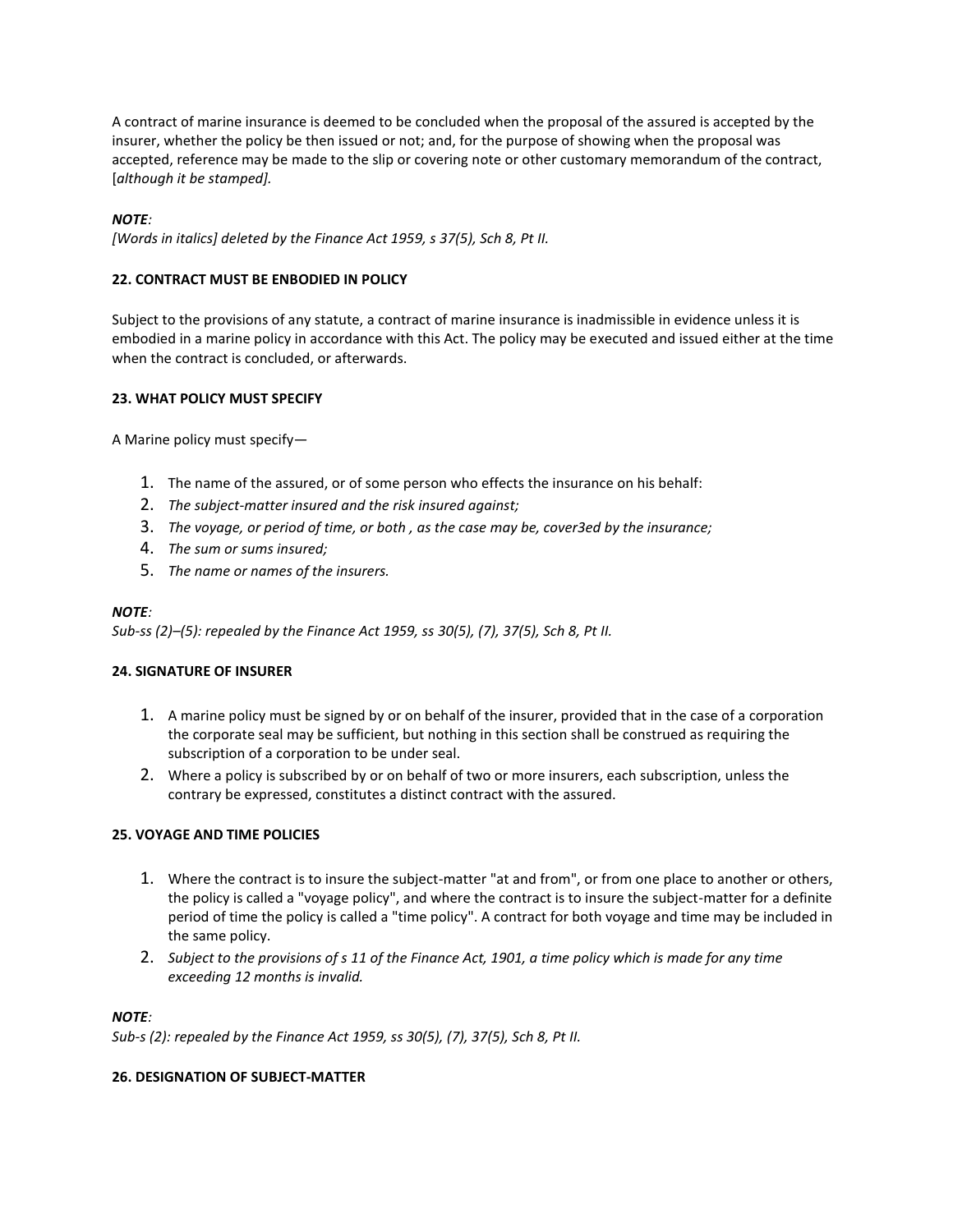- 1. The subject-matter insured must be designated in a marine policy with reasonable certainty.
- 2. The nature and extent of the interest of the assured in the subject-matter insured need not be specified in the policy.
- 3. Where the policy designates the subject-matter insured in general terms, it shall be construed to apply to the interest intended by the assured to be covered.
- 4. In the application of this section regard shall be had to any usage regulating the designation of the subject-matter insured.

#### **27. VALUED POLICY**

- 1. A policy may be either valued or unvalued.
- 2. A valued policy is a policy which specifies the agreed value of the subject-matter insured.
- 3. Subject to the provisions of this Act, and in the absence of fraud, the value fixed by the policy is, as between the insurer and assured, conclusive of the insurable value of the subject intended to be insured, whether the loss be total or partial.
- 4. Unless the policy otherwise provides, the value fixed by the policy is not conclusive for the purpose of determining whether there has been a constructive total loss.

#### **28. UNVALUED POLICY**

An unvalued policy is a policy which does not specify the value of the subject-matter insured, but, subject to the limit of the sum insured, leaves the insurable value to be subsequently ascertained, in the manner hereinbefore specified.

#### **29. FLOATING POLICY BY SHIP OR SHIPS**

- 1. A floating policy is a policy which describes the insurance in general terms, and leaves the name of the ship or ships and other particulars to be defined by subsequent declaration.
- 2. The subsequent declaration or declarations may be made by endorsement on the policy, or in other customary manner.
- 3. Unless the policy otherwise provides, the declarations must be made in the order of dispatch or shipment. They must, in the case of goods, comprise all consignments within the terms of the policy, and the value of the goods or other property must be honestly stated, but an omission or erroneous declaration may be rectified even after loss or arrival, provided the omission or declaration was made in good faith.
- 4. Unless the policy otherwise provides, where a declaration of value is not made until after notice of loss or arrival, the policy must be treated as an unvalued policy as regards the subject-matter of that declaration.

#### **30. CONSTRUCTION OF TERMS IN POLICY**

- 1. A policy may be in the form in the First Schedule of this Act.
- 2. Subject to the provisions of this Act, and unless the context of the policy otherwise requires, the terms and expressions mentioned in the First Schedule to this Act shall be construed as having the scope and meaning in that schedule assigned to them.

## **31. PREMIUM TO BE ARRANGED**

1. Where an insurance is effected at a premium to be arranged, and no arrangement is made, a reasonable premium is payable.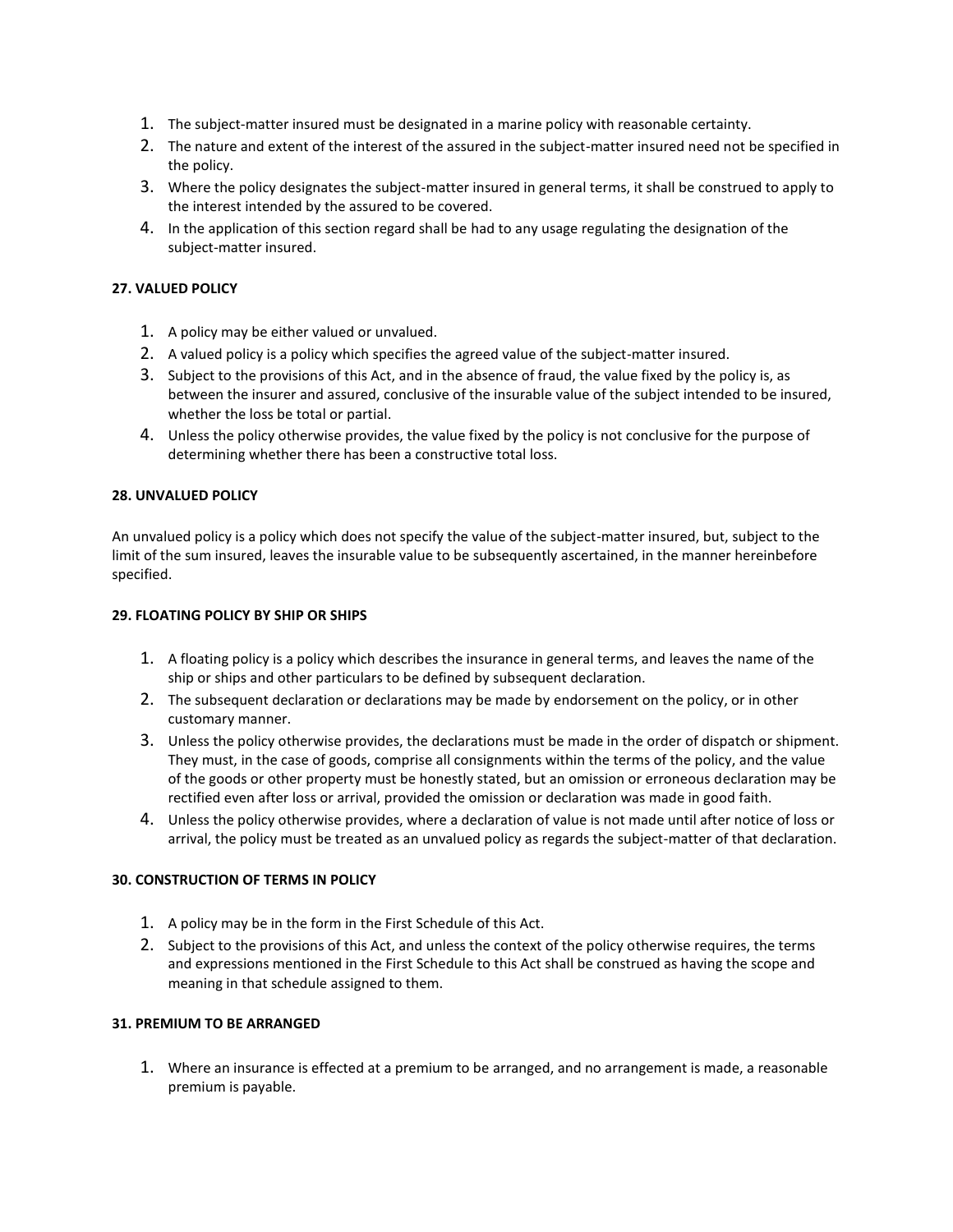2. Where an insurance is effected on the terms that an additional premium is to be arranged in a given event, and that event happens but no arrangement is made, then a reasonable additional premium is payable.

## **Double Insurance**

## **32. DOUBLE INSURANCE**

- 1. Where two or more policies are effected by or on behalf of the assured on the same adventure and interest or any part thereof, and the sums insured exceed the indemnity allowed by this Act, the assured is said to be over-insured by double insurance.
- 2. Where the assured is over-insured by double insurance
	- a. The assured, unless the policy otherwise provides, may claim payment from the insurers in such order as he may think fit, provided that he is not entitled to receive any sum in excess of the indemnity allowed by this Act;
	- b. Where the policy under which the assured claims is a valued policy, the assured must give credit as against the valuation for any sum received by him under any other policy without regard to the actual value of the subject-matter insured;
	- c. Where the policy under which the assured claims is an unvalued policy he must give credit, as against the full insurable value, for any sum received by him under any other policy;
	- d. Where the assured receives any sum in excess of the indemnity allowed by this Act, he is deemed to hold such sum in trust for the insurers, according to their right of contribution among themselves.

## **Warranties, Etc.**

## **33. NATURE OF WARRANTY**

- 1. A warranty, in the following sections relating to warranties, means a promissory warranty, that is to say, a warranty by which the assured undertakes that some particular thing shall or shall not be done, or that some condition shall be fulfilled, or whereby he affirms or negates the existence of a particular state of facts.
- 2. A warranty may be express or implied.
- 3. A warranty, as above defined, is a condition which must be exactly complied with, whether it be material to the risk or not. If it be not so complied with, then, subject to any express provision in the policy, the insurer is discharged from liability as from the date of the breach of warranty, but without prejudice to any liability incurred by him before that date.

## **34. WHEN BREACH OF WARRANTY EXCUSED**

- 1. Non-compliance with a warranty is excused when, by reason of a change of circumstances, the warranty ceases to be applicable to the circumstances of the contract, or when compliance with the warranty is rendered unlawful by any subsequent law.
- 2. Where a warranty is broken, the assured cannot avail himself of the defence that the breach has been remedied, and the warranty complied with, before loss.
- 3. A breach of warranty may be waived by the insurer.

## **35. EXPRESS WARRANTIES**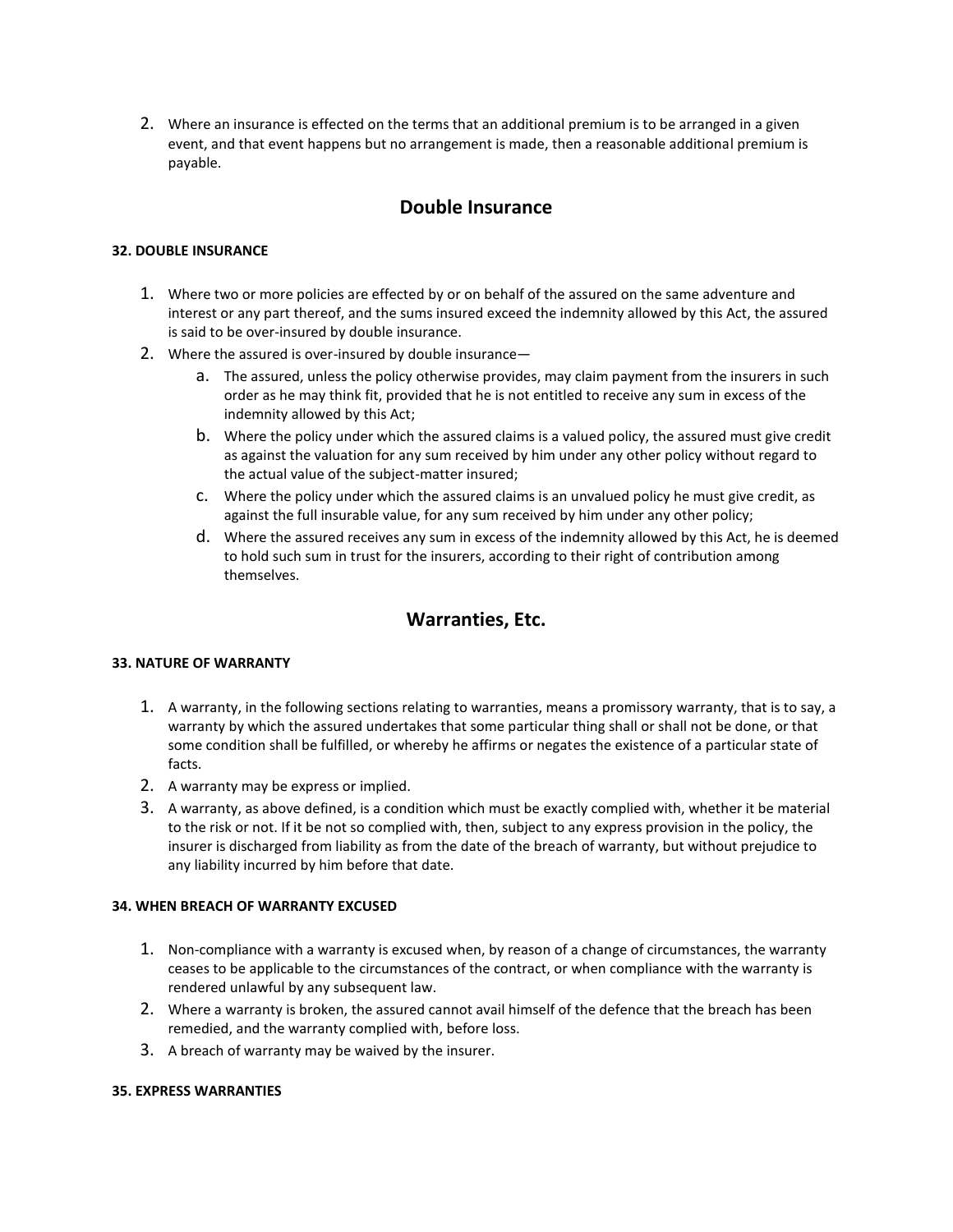- 1. An express warranty may be in any form of words from which the intention to warrant is to be inferred.
- 2. An express warranty must be included in, or written upon, the policy, or must be contained in some document incorporated by reference into the policy.
- 3. An express warranty does not exclude an implied warranty, unless it be inconsistent therewith.

#### **36. WARRANTY OF NEUTRALITY**

- 1. Where insurable property, whether ship or goods, is expressly warranted neutral, there is an implied condition that the property shall have a neutral character at the commencement of the risk, and that, so far as the assured can control the matter, its neutral character shall be preserved during the risk.
- 2. Where a ship is expressly warranted "neutral" there is also an implied condition that, so far as the assured can control the matter, she shall be properly documented, that is to say, that she shall carry the necessary papers to establish her neutrality, and that she shall not falsify or suppress her papers, or use simulated papers. If any loss occurs through breach of this condition, the insurer may avoid the contract.

## **37. NO IMPLIED WARRANTY OF NATIONALITY**

There is no implied warranty as to the nationality of a ship, or that her nationality shall not be changed during the risk.

#### **38. WARRANTY OF GOOD SAFETY**

Where the subject-matter insured is warranted "well" or "in good safety" on a particular day, it is sufficient if it be safe at any time during that day.

#### **39. WARRANTY OF SEAWORTHINESS OF SHIP**

- 1. In a voyage policy there is an implied warranty that at the commencement of the voyage the ship shall be seaworthy for the purpose of the particular adventure insured.
- 2. Where the policy attaches while the ship is in port, there is also an implied warranty that she shall, at the commencement of the risk, be reasonably fit to encounter the ordinary perils of the port.
- 3. Where the policy relates to a voyage which is performed in different stages, during which the ship requires different kinds of or further preparation or equipment, there is an implied warranty that at the commencement of each stage the ship is seaworthy in respect of such preparation or equipment for the purposes of that stage.
- 4. A ship is deemed to be seaworthy when she is reasonably fit in all respects to encounter the ordinary perils of the seas of the adventure insured.
- 5. In a time policy there is no implied warranty that the ship shall be seaworthy at any stage of the adventure, but where, with the privity of the assured, the ship is sent to sea in an unseaworthy state, the insurer is not liable for any loss attributable to unseaworthiness.

## **40. NO IMPLIED WARRANTY THAT GOODS ARE SEAWORTHY**

- 1. In a policy on goods or other moveables there is no implied warranty that the goods or moveables are seaworthy.
- 2. In a voyage policy on goods or other moveables there is an implied warranty that at the commencement of the voyage the ship is not only seaworthy as a ship, but also that she is reasonably fit to carry the goods or other moveables to the destination contemplated by the policy.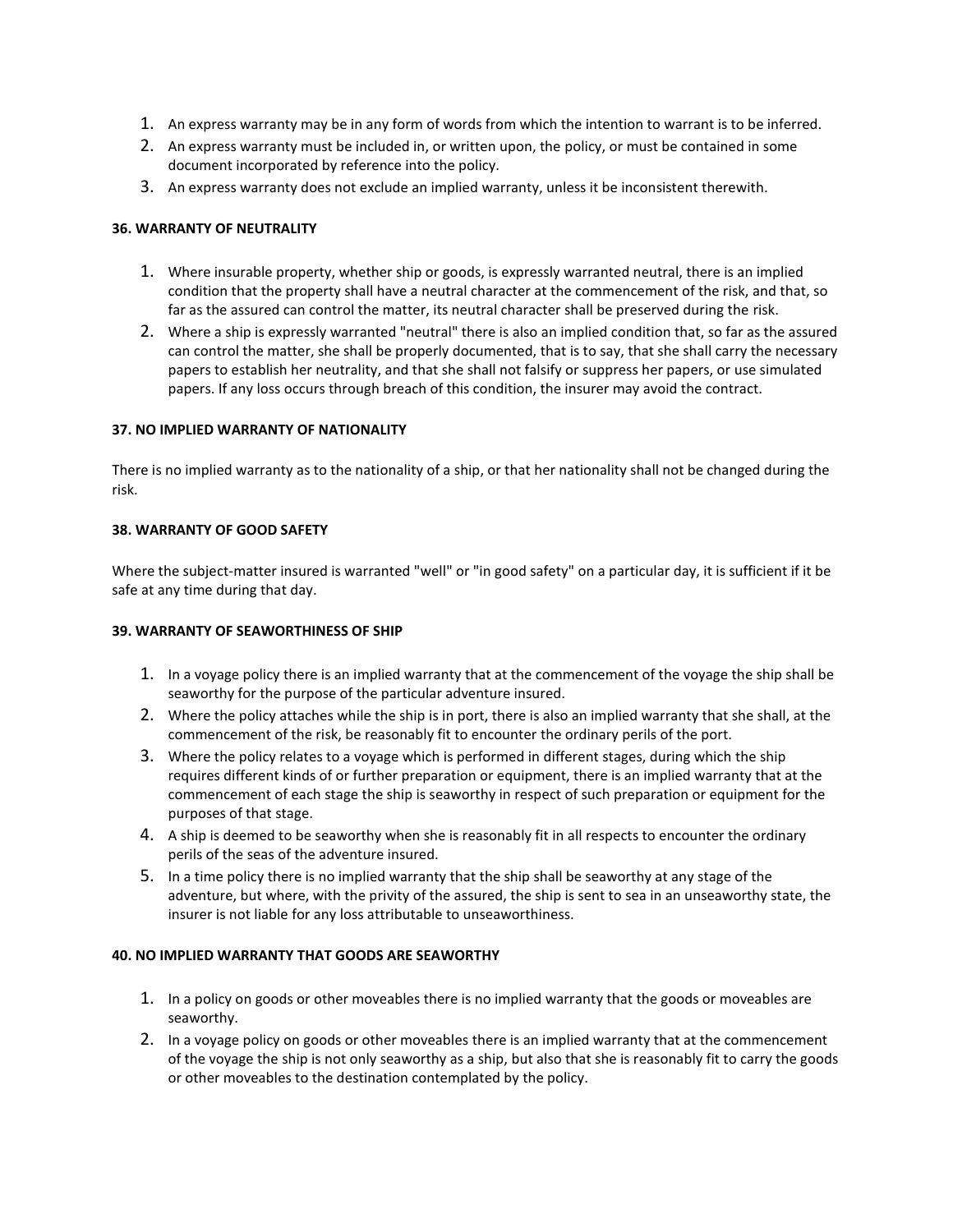#### **41. WARRANTY OF LEGALITY**

There is an implied warranty that the adventure insured is a lawful one, and that, so far as the assured can control the matter, the adventure shall be carried out in a lawful manner.

# **The Voyage**

#### **42. IMPLIED CONDITION AS TO COMMENCEMENT OF RISK**

- 1. Where the subject-matter is insured by a voyage policy "at and from" or "from" a particular place, it is not necessary that the ship should be at that place when the contract is concluded, but there is an implied condition that the adventure shall be commenced within a reasonable time, and that if the adventure be not so commenced the insurer may avoid the contract.
- 2. The implied condition may be negated by showing that the delay was caused by circumstances known to the insurer before the contract was concluded, or by showing that he waived the condition.

#### **43. ALTERATION OF PORT OF DEPARTURE**

Where the place of departure is specified by the policy, and the ship instead of sailing from that place sails from any other place, the risk does not attach.

#### **44. SAILING FOR DIFFERENT DESTINATION**

Where the destination is specified in the policy, and the ship, instead of sailing for that destination, sails for any other destination, the risk does not attach.

#### **45. CHANGE OF VOYAGE**

- 1. Where, after the commencement of the risk, the destination of the ship is voluntarily changed from the destination contemplated by the policy, there is said to be a change of voyage.
- 2. Unless the policy otherwise provides, where there is a change of voyage, the insurer is discharged from liability as from the time of change, that is to say, as from the time when the determination to change it is manifested; and it is immaterial that the ship may not in fact have left the course of voyage contemplated by the policy when the loss occurs.

#### **46. DEVIATION**

- 1. Where a ship, without lawful excuse, deviates from the voyage contemplated by the policy, the insurer is discharged from liability as from the time of deviation, and it is immaterial that the ship may have regained her route before any loss occurs.
- 2. There is a deviation from the voyage contemplated by the policy
	- a. Where the course of the voyage is specifically designated by the policy, and that course is departed from; or
	- b. Where the course of the voyage is not specifically designated by the policy, but the usual and customary course is departed from.
- 3. The intention to deviate is immaterial; there must be a deviation in fact to discharge the insurer from his liability under the contract.

## **47. SEVERAL PORTS OF DISCHARGE**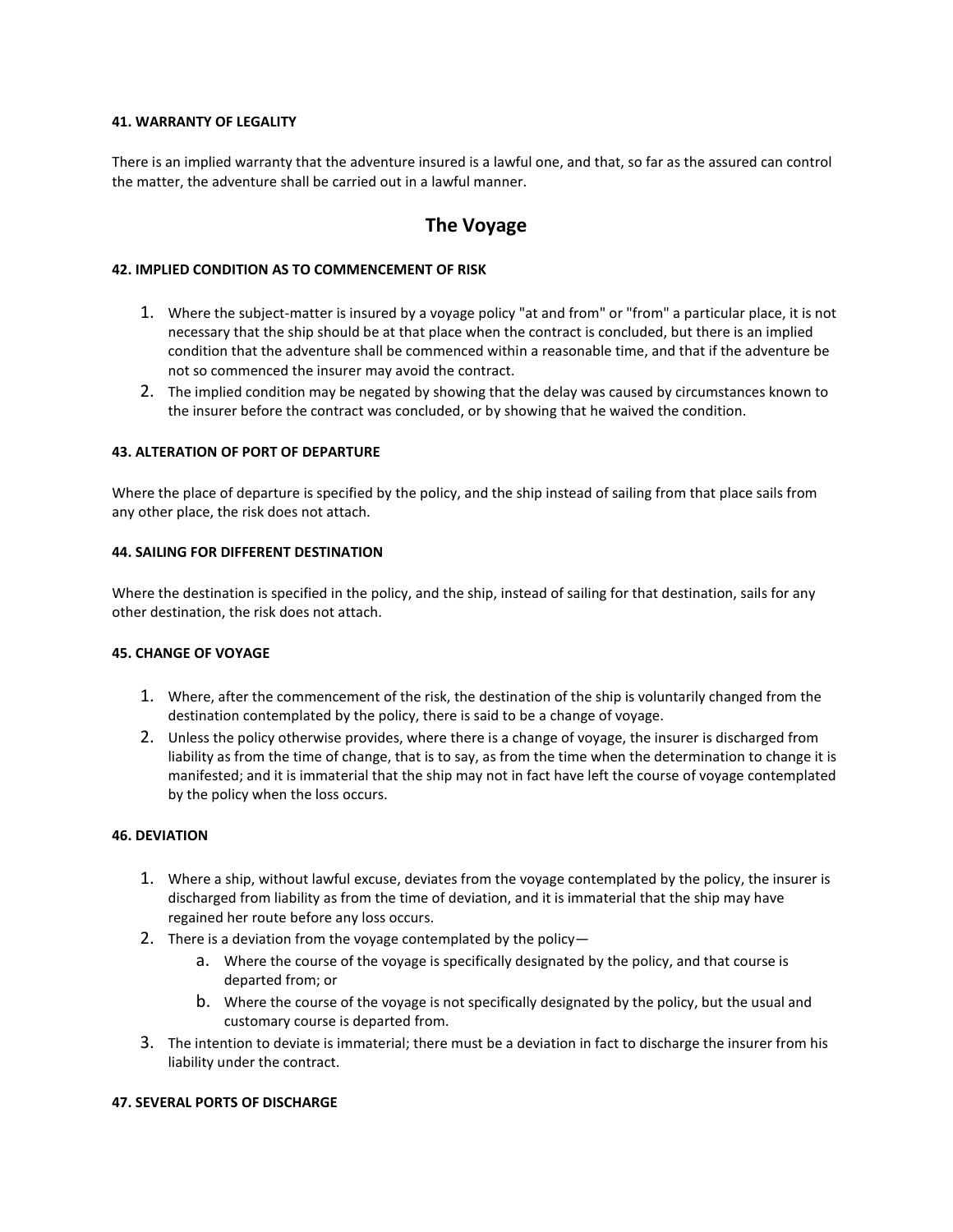- 1. Where several ports of discharge are specified by the policy, the ship may proceed to all or any of them, but, in the absence of any usage or sufficient cause to the contrary, she must proceed to them, or such of them as she goes to, in the order designated by the policy. If she does not there is a deviation.
- 2. Where the policy is to "ports of discharge", within a given area, which are not named, the ship must, in the absence of any usage or sufficient cause to the contrary, proceed to them, or such of them as she goes to, in their geographical order. If she does not there is a deviation.

#### **48. DELAY IN VOYAGE**

In the case of a voyage policy, the adventure insured must be prosecuted throughout its course with reasonable dispatch, and, if without lawful excuse it is not so prosecuted, the insurer is discharged from liability as from the time when the delay became unreasonable.

#### **49. EXCUSES FOR DEVIATION OR DELAY**

- 1. Deviation or delay in prosecuting the voyage contemplated by the policy is excused
	- a. Where authorised by any special term in the policy; or
	- b. Where caused by circumstances beyond the control of the master and his employer; or
	- c. Where reasonably necessary in order to comply with an express or implied warranty; or
	- d. Where reasonably necessary for the safety of the ship or subject-matter insured; or
	- e. For the purpose of saving human life, or aiding a ship in distress where human life may be in danger; or
	- f. Where reasonably necessary for the purpose of obtaining medical or surgical aid for any person on board the ship; or
	- g. Where caused by the barratrous conduct of the master or crew, if barratry be one of the perils insured against.
- 2. When the cause excusing the deviation or delay ceases to operate, the ship must resume her course, and prosecute her voyage, with reasonable dispatch.

## **Assignment of Policy**

#### **50. WHEN AND HOW POLICY IS ASSIGNABLE**

- 1. A marine policy is assignable unless it contains terms expressly prohibiting assignment. It may be assigned either before or after loss.
- 2. Where a marine policy has been assigned so as to pass the beneficial interest in such policy, the assignee of the policy is entitled to sue thereon in his own name; and the defendant is entitled to make any defence arising out of the contract which he would have been entitled to make if the action had been brought in the name of the person by or on behalf of whom the policy was effected.
- 3. A marine policy may be assigned by endorsement thereon or in other customary manner.

## **51. ASSURED WHO HAS NO INTEREST CANNOT ASSIGN**

Where the assured has parted with or lost his interest in the subject-matter insured, and has not, before or at the time of so doing, expressly or impliedly agreed to assign the policy, any subsequent assignment of the policy is inoperative:

Provided that nothing in this section affects the assignment of a policy after loss.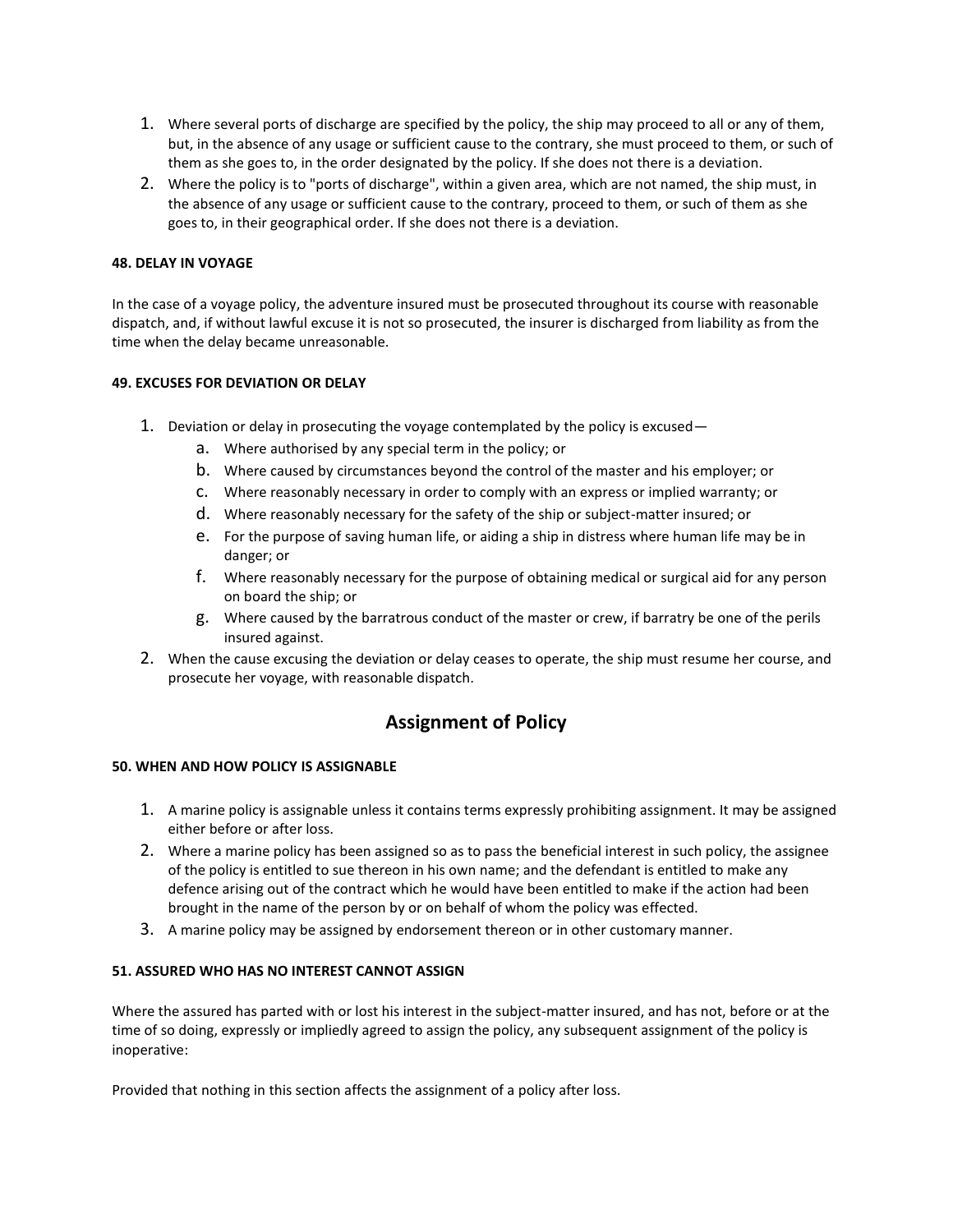# **The Premium**

#### **52. WHEN PREMIUM PAYABLE**

Unless otherwise agreed, the duty of the assured or his agent to pay the premium, and the duty of the insurer to issue the policy to the assured or his agent, are concurrent conditions, and the insurer is not bound to issue the policy until payment or tender of the premium.

#### **53. POLICY EFFECTED THROUGH BROKER**

- 1. Unless otherwise agreed, where a marine policy is effected on behalf of the assured by a broker, the broker is directly responsible to the insurer for the premium, and the insurer is directly responsible to the assured for the amount which may be payable in respect of losses, or in respect of returnable premium.
- 2. Unless otherwise agreed, the broker has, as against the assured, a lien upon the policy for the amount of the premium and his charges in respect of effecting the policy; and, where he has dealt with the person who employs him as a principal, he has also a lien on the policy in respect of any balance on any insurance account which may be due to him from such person, unless when the debt was incurred he had reason to believe that such person was only an agent.

## **54. EFFECT OF RECEIPT ON POLICY**

Where a marine policy effected on behalf of the assured by a broker acknowledges the receipt of the premium, such acknowledgment is, in the absence of fraud, conclusive as between the insurer and the assured, but not as between the insurer and broker.

## **Loss and Abandonment**

#### **55. INCLUDED AND EXCLUDED LOSSES**

- 1. Subject to the provisions of this Act, and unless the policy otherwise provides, the insurer is liable for any loss proximately caused by a peril insured against, but, subject as aforesaid, he is not liable for any loss which is not proximately caused by a peril insured against.
- 2. In particular
	- a. The insurer is not liable for any loss attributable to the willful misconduct of the assured, but unless the policy otherwise provides, he is liable for any loss proximately caused by a peril insured against, even though the loss would not have happened but for the misconduct or negligence of the master or crew;
	- b. Unless the policy otherwise provides, the insurer on ship or goods is not liable for any loss proximately caused by delay, although the delay be caused by a peril insured against;
	- c. Unless the policy otherwise provides, the insurer is not liable for ordinary wear and tear, ordinary leakage and breakage, inherent vice or nature of the subject-matter insured, or for any loss proximately caused by rats or vermin, or for any injury to machinery not proximately caused by maritime perils.

#### **56. PARTIAL AND TOTAL LOSS**

- 1. A loss may be either total or partial. Any loss other than a total loss, as hereinafter defined, is a partial loss.
- 2. A total loss may be either an actual total loss, or a constructive total loss.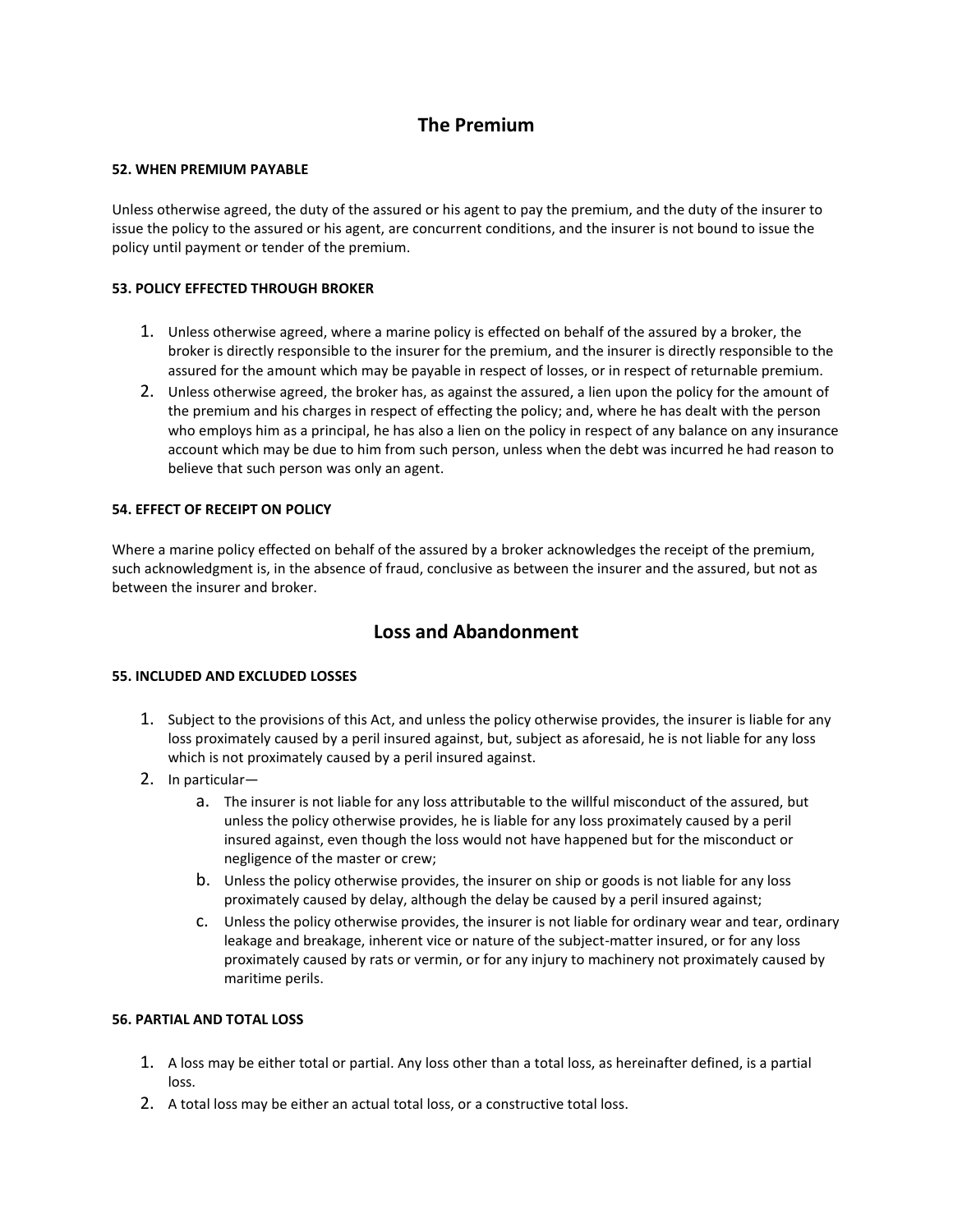- 3. Unless a different intention appears from the terms of the policy, an insurance against total loss includes a constructive, as well as an actual, total loss.
- 4. Where the assured brings an action for a total loss and the evidence proves only a partial loss, he may, unless the policy otherwise provides, recover for a partial loss.
- 5. Where goods reach their destination in specie, but by reason of obliteration of marks, or otherwise, they are incapable of identification, the loss, if any, is partial, and not total.

#### **57. ACTUAL TOTAL LOSS**

- 1. Where the subject-matter insured is destroyed, or so damaged as to cease to be a thing of the kind insured, or where the assured is irretrievably deprived thereof, there is an actual total loss.
- 2. In the case of an actual total loss no notice of abandonment need be given.

#### **58. MISSING SHIP**

Where the ship concerned in the adventure is missing, and after the lapse of a reasonable time no news of her has been received, an actual total loss may be presumed.

#### **59. EFFECT OF TRANSSHIPMENT, ETC.**

Where, by a peril insured against, the voyage is interrupted at an intermediate port or place, under such circumstances as, apart from any special stipulation in the contract of affreightment, to justify the master in landing and re-shipping the goods or other moveables or in transshipping them, and sending them on to their destination, the liability of the insurer continues, notwithstanding the landing or transshipment.

#### **60. CONSTRUCTIVE TOTAL LOSS DEFINED**

- 1. Subject to any express provision in the policy, there is a constructive total loss where the subject-matter insured is reasonably abandoned on account of its actual total loss appearing to be unavoidable, or because it could not be preserved from actual total loss without an expenditure which would exceed its value when the expenditure had been incurred.
- 2. In particular, there is a constructive total loss
	- i. Where the assured is deprived of the possession of his ship or goods by a peril insured against, and (a) it is unlikely that he can recover the ship or goods, as the case may be, or (b) the cost of recovering the ship or goods, as the case may be, would exceed their value when recovered; or
	- ii. In the case of damage to a ship, where she is so damaged by a peril insured against that the cost of repairing the damage would exceed the value of the ship when repaired. In estimating the cost of repairs, no deduction is to be made in respect of general average contributions to those repairs payable by other interests, but account is to be taken of the expense of future salvage operations and of any future general average contributions to which the ship would be liable if repaired; or
	- iii. In the case of damage to goods, where the cost of repairing the damage and forwarding the goods to their destination would exceed their value on arrival.

## **61. EFFECT OF CONSTRUCTIVE TOTAL LOSS**

Where there is a constructive total loss the assured may either treat the loss as a partial loss, or abandon the subject-matter insured to the insurer and treat the loss as if it were an actual total loss.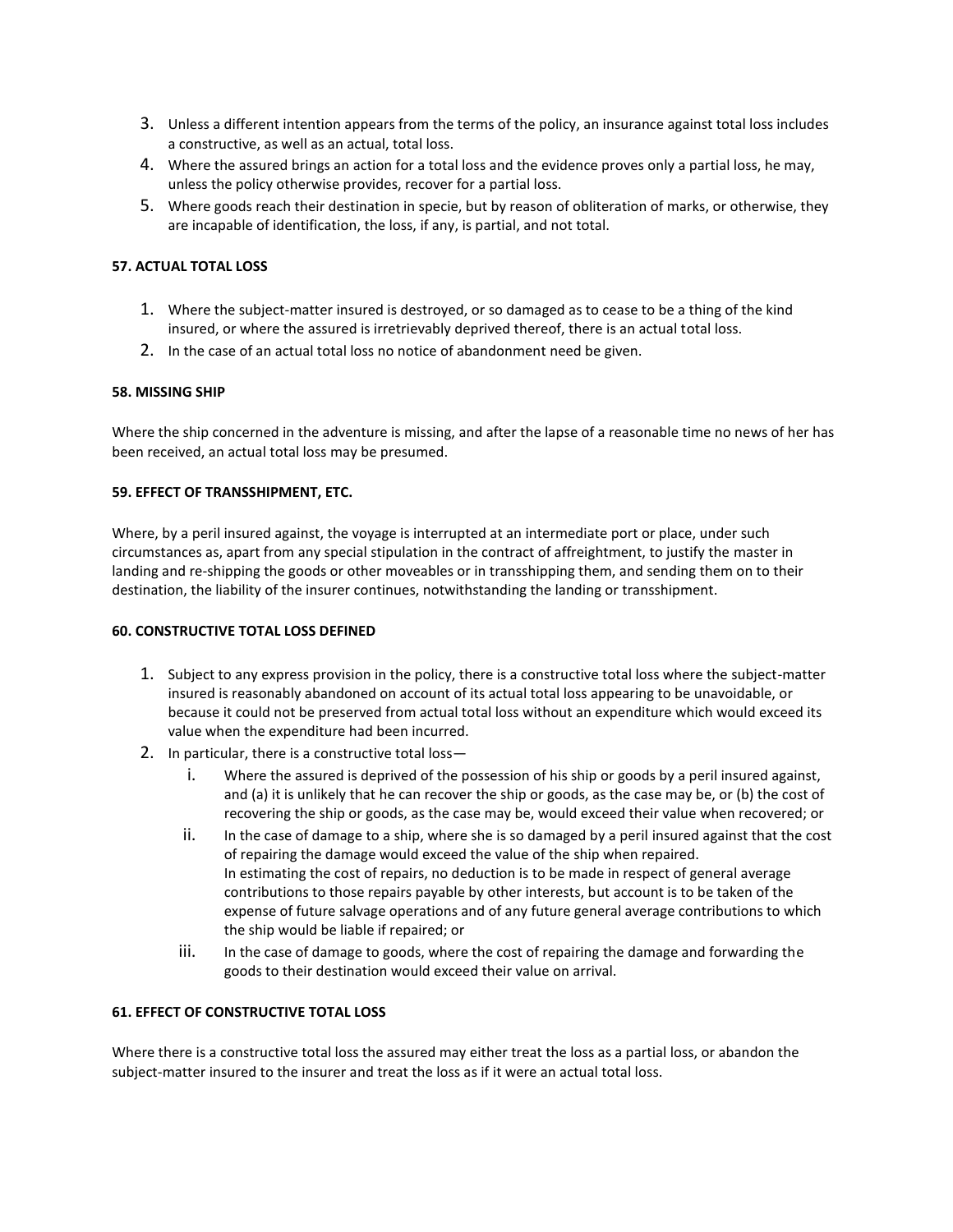## **62. NOTICE OF ABANDONMENT**

- 1. Subject to the provisions of this section, where the assured elects to abandon the subject-matter insured to the insurer, he must give notice of abandonment. If he fails to do so the loss can only be treated as a partial loss.
- 2. Notice of abandonment may be given in writing, or by word of mouth, or partly in writing and partly by word of mouth, and may be given in terms which indicate the intention of the assured to abandon his insured interest in the subject-matter insured unconditionally to the insurer.
- 3. Notice of abandonment must be given with reasonable diligence after the receipt of reliable information of the loss, but where the information is of a doubtful character the assured is entitled to a reasonable time to make inquiry.
- 4. Where notice of abandonment is properly given, the rights of the assured are not prejudiced by the fact that the insurer refuses to accept the abandonment.
- 5. The acceptance of an abandonment may be either express or implied from the conduct of the insurer. The mere silence of the insurer after notice is not an acceptance.
- 6. Where a notice of abandonment is accepted the abandonment is irrevocable. The acceptance of the notice conclusively admits liability for the loss and the sufficiency of the notice.
- 7. Notice of abandonment is unnecessary where, at the time when the assured receives information of the loss, there would be no possibility of benefit to the insurer if notice were given to him.
- 8. Notice of abandonment may be waived by the insurer.
- 9. Where an insurer has re-insured his risk, no notice of abandonment need be given by him.

## **63. EFFECT OF ABANDONMENT**

- 1. Where there is a valid abandonment the insurer is entitled to take over the interest of the assured in whatever may remain of the subject-matter insured, and all proprietary rights incidental thereto.
- 2. Upon the abandonment of a ship, the insurer thereof is entitled to any freight in course of being earned, and which is earned by her subsequent to the casualty causing the loss, less the expenses of earning it incurred after the casualty; and, where the ship is carrying the owner's goods, the insurer is entitled to a reasonable remuneration for the carriage of them subsequent to the casualty causing the loss.

# **Partial Losses (Including Salvage & General Average & Particular Charges)**

#### **64. PARTICULAR AVERAGE LOSS**

- 1. A particular average loss is a partial loss of the subject-matter insured, caused by a peril insured against, and which is not a general average loss.
- 2. Expenses incurred by or on behalf of the assured for the safety or preservation of the subject-matter insured, other than general average and salvage charges, are called particular charges. Particular charges are not included in particular average.

## **65. SALVAGE CHARGES**

1. Subject to any express provision in the policy, salvage charges incurred in preventing a loss by perils insured against may be recovered as a loss by those perils.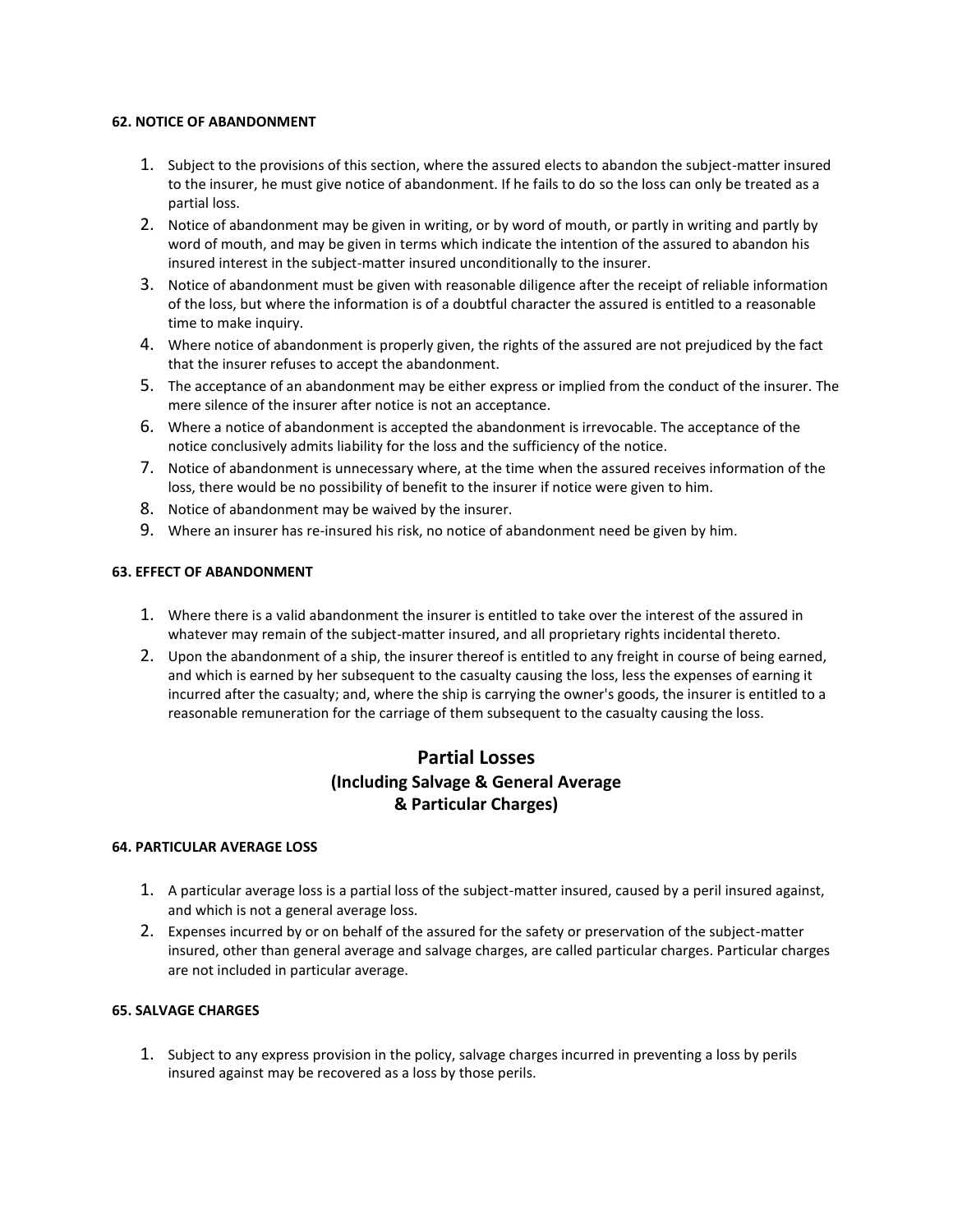2. "Salvage charges" means the charges recoverable under maritime law by a salvor independently of contract. They do not include the expenses of services in the nature of salvage rendered by the assured or his agents, or any person employed for hire by them, for the purpose of averting a peril insured against. Such expenses, where properly incurred, may be recovered as particular charges or as a general average loss, according to the circumstal1ces under which they were incurred.

## **66. GENERAL AVERAGE LOSS**

- 1. A general average loss is a loss caused by or directly consequential on a general average act. It includes a general average expenditure as well as a general average sacrifice.
- 2. There is a general average act where any extraordinary sacrifice or expenditure is voluntarily and reasonably made or incurred in time of peril for the purpose of preserving the property imperilled in the common adventure.
- 3. Where there is a general average loss, the party on whom it falls is entitled, subject to the conditions imposed by maritime law, to a rateable contribution from the other parties interested, and such contribution is called a general average contribution.
- 4. Subject to any express provision in the policy, where the assured has incurred a general average expenditure, he may recover from the insurer in respect of the proportion of the loss which falls upon him; and, in the case of a general average sacrifice, he may recover from the insurer in respect of the whole loss without having enforced his right of contribution from the other parties liable to contribute.
- 5. Subject to any express provision in the policy, where the assured has paid, or is liable to pay, a general average contribution in respect of the subject insured, he may recover therefor from the insurer.
- 6. In the absence of express stipulation, the insurer is not liable for any general average loss or contribution where the loss was not incurred for the purpose of avoiding, or in connection with the avoidance of, a peril insured against.
- 7. Where ship, freight, and cargo, or any two of those interests, are owned by the same assured, the liability of the insurer in respect of general average losses or contributions is to be determined as if those subjects were owned by different persons.

## **Measure of Indemnity**

## **67. EXTENT OF LIABILITY OF INSURER FOR LOSS**

- 1. The sum which the assured can recover in respect of a loss on a policy by which he is insured, in the case of an unvalued policy to the full extent of the insurable value, or, in the case of a valued policy to the full extent of the value fixed by the policy, is called the measure of indemnity
- 2. Where there is a loss recoverable under the policy, the insurer, or each insurer if there be more than one, is liable for such proportion of the measure of indemnity as the amount of his subscription bears to the value fixed by the policy in the case of a valued policy, or to the insurable value in the case of an unvalued policy.

## **68. TOTAL LOSS**

Subject to the provisions of this Act and to any express provision in the policy, where there is a total loss of the subject-matter insured,—

- 1. If the policy be a valued policy, the measure of indemnity is the sum fixed by the policy;
- 2. If the policy be an unvalued policy, the measure of indemnity is the insurable value of the subject-matter insured.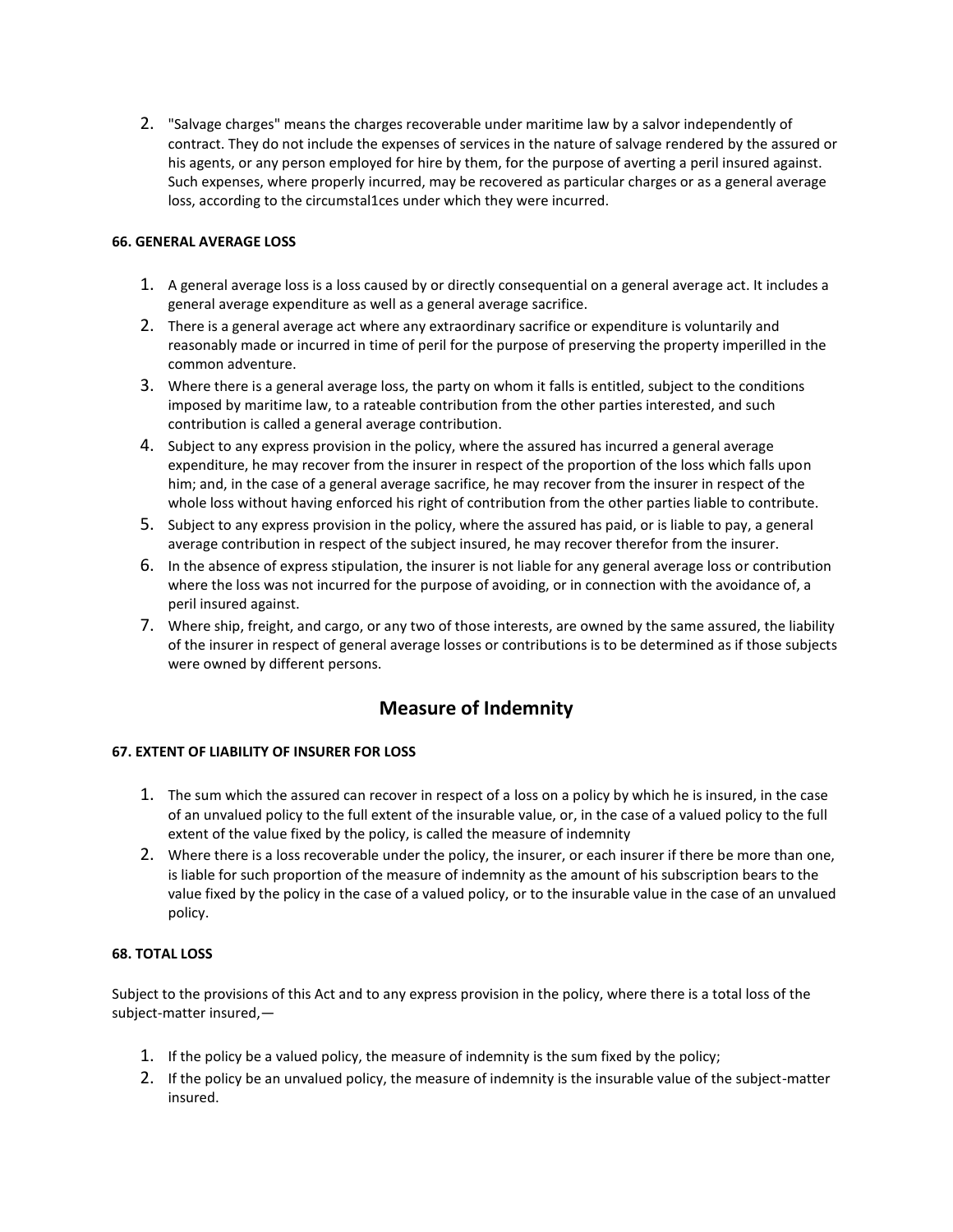#### **69. PARTIAL LOSS OF SHIP**

Where a ship is damaged, but is not totally lost, the measure of indemnity, subject to any express provision in the policy, is as follows:—

- 1. Where the ship has been repaired, the assured is entitled to the reasonable cost of the repairs, less the customary deductions, but not exceeding the sum insured in respect of any one casualty;
- 2. Where the ship has been only partially repaired, the assured is entitled to the reasonable cost of such repairs, computed as above, and also to be indemnified for the reasonable depreciation, if any, arising from the unrepaired damage, provided that the aggregate amount shall not exceed the cost of repairing the whole damage, computed as above;
- 3. Where the ship has not been repaired, and has not been sold in her damaged state during the risk, the assured is entitled to be indemnified for the reasonable depreciation arising from the unrepaired damage, but not exceeding the reasonable cost of repairing such damage, computed as above.

#### **70. PARTIAL LOSS OF FREIGHT**

Subject to any express provision in the policy, where there is a partial loss of freight, the measure of indemnity is such proportion of the sum fixed by the policy in the case of a valued policy, or of the insurable value in the case of an unvalued policy, as the proportion of freight lost by the assured bears to the whole freight at the risk of the assured under the policy.

#### **71. PARTIAL LOSS OF GOODS, MERCHANDISE, ETC.**

Where there is a partial loss of goods, merchandise, or other moveables, the measure of indemnity, subject to any express provision in the policy, is as follows:—

- 1. Where part of the goods, merchandise or other moveables insured by a valued policy is totally lost, the measure of indemnity is such proportion of the sum fixed by the policy as the insurable value of the part lost bears to the insurable value of the whole, ascertained as in the case of an unvalued policy;
- 2. Where part of the goods, merchandise, or other moveables insured by an unvalued policy is totally lost, the measure of indemnity is the insurable value of the part lost, ascertained as in case of total loss;
- 3. Where the whole or any part of the goods or merchandise insured has been delivered damaged at its destination, the measure of indemnity is such proportion of the sum fixed by the policy in the case of a valued policy, or of the insurable value in the case of an unvalued policy, as the difference between the gross sound and damaged values at the place of arrival bears to the gross sound value;
- 4. "Gross value" means the wholesale price or, if there be no such price, the estimated value, with, in either case, freight, landing charges, and duty paid beforehand; provided that, in the case of goods or merchandise customarily sold in bond, the bonded price is deemed to be the gross value. "Gross proceeds" means the actual price obtained at a sale where all charges on sale are paid by the sellers.

## **72. APPORTIONMENT OF VALUATION**

1. Where different species of property are insured under a single valuation, the valuation must be apportioned over the different species in proportion to their respective insurable values, as in the case of an unvalued policy. The insured value of any part of a species is such proportion of the total insured value of the same as the insurable value of the part bears to the insurable value of the whole, ascertained in both cases as provided by this Act.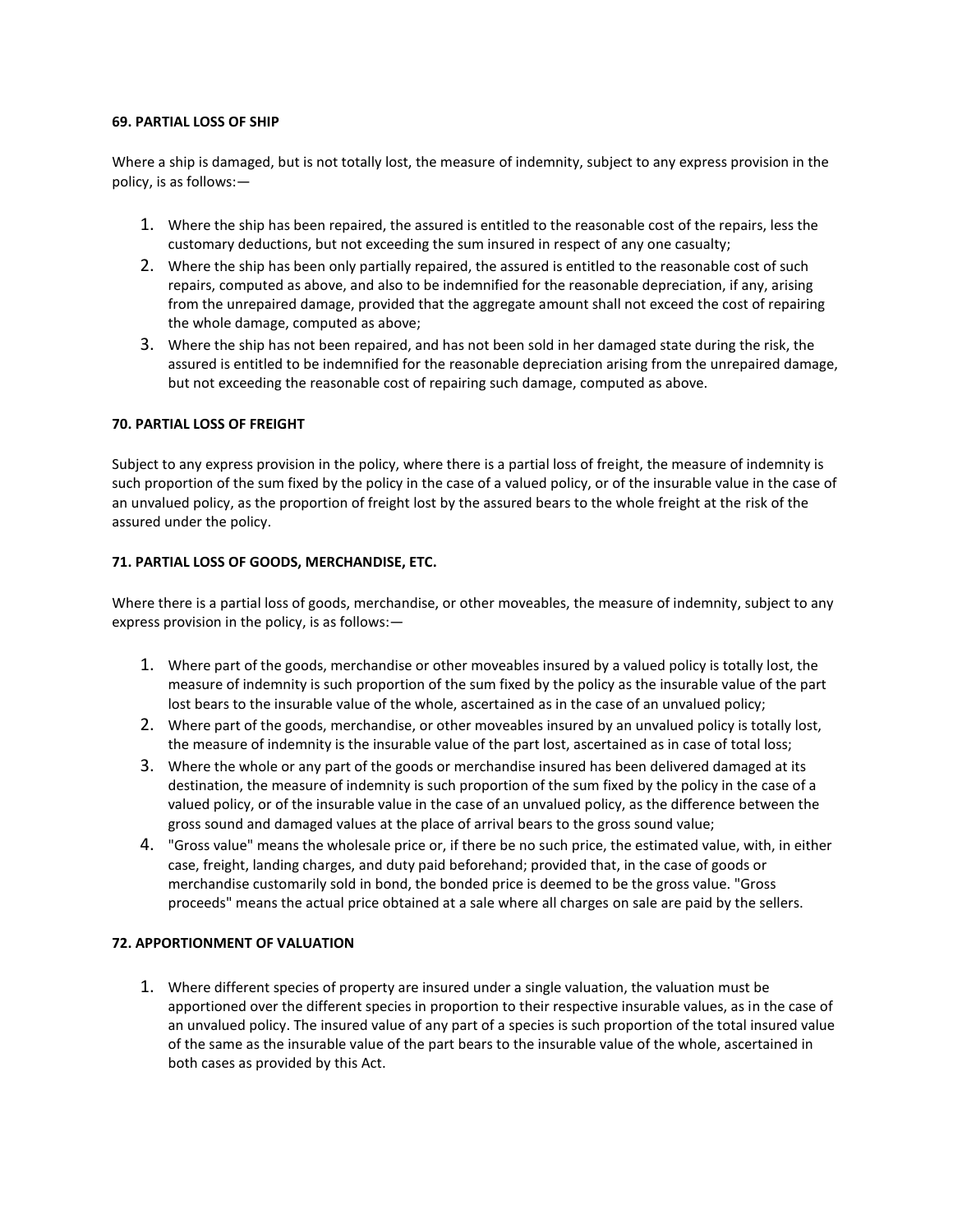2. Where a valuation has to be apportioned, and particulars of the prime cost of each separate species, quality, or description of goods cannot be ascertained, the division of the valuation may be made over the net arrived sound values of the different species, qualities, or descriptions of goods.

## **73. GENERAL AVERAGE CONTRIBUTIONS AND SALVAGE CHARGES**

- 1. Subject to any express provision in the policy, where the assured has paid, or is liable for, any general average contribution, the measure of indemnity is the full amount of such contribution, if the subjectmatter liable to contribution is insured for its full contributory value; but, if such subject-matter be not insured for its full contributory value, or if only part of it be insured, the indemnity payable by the insurer must be reduced in proportion to the under insurance, and where there has been a particular average loss which constitutes a deduction from the contributory value, and for which the insurer is liable, that amount must be deducted from the insured value in order to ascertain what the insurer is liable to contribute.
- 2. Where the insurer is liable for salvage charges the extent of his liability must be determined on the like principle.

## **74. LIABILITIES TO THIRD PARTIES**

Where the assured has effected an insurance in express terms against any liability to a third party, the measure of indemnity, subject to any express provision in the policy, is the amount paid or payable by him to such third party in respect of such liability.

## **75. GENERAL PROVISIONS AS TO MEASURE OF INDEMNITY**

- 1. Where there has been a loss in respect of any subject-matter not expressly provided for in the foregoing provisions of this Act, the measure of indemnity shall be ascertained, as nearly as may be, in accordance with those provisions, in so far as applicable to the particular case.
- 2. Nothing in the provisions of this Act relating to the measure of indemnity shall affect the rules relating to double insurance, or prohibit the insurer from disproving interest wholly or in part, or from showing that at the time of the loss the whole or any part of the subject-matter insured was not at risk under the policy.

## **76. PARTICULAR AVERAGE WARRANTIES**

- 1. Where the subject-matter insured is warranted free from particular average, the assured cannot recover for a loss of part, other than a loss incurred by a general average sacrifice, unless the contract contained in the policy be apportionable; but, if the contract be apportionable, the assured may recover for a total loss of any apportionable part.
- 2. Where the subject-matter insured is warranted free from particular average, either wholly or under a certain percentage, the insurer is nevertheless liable for salvage charges, and for particular charges and other expenses properly incurred pursuant to the provisions of the suing and labouring clause in order to avert a loss insured against.
- 3. Unless the policy otherwise provides, where the subject-matter insured is warranted free from particular average under a specified percentage, a general average loss cannot be added to a particular average loss to make up the specified percentage.
- 4. For the purpose of ascertaining whether the specified percentage has been reached, regard shall be had only to the actual loss suffered by the subject-matter insured. Particular charges and the expenses of and incidental to ascertaining and proving the loss must be excluded.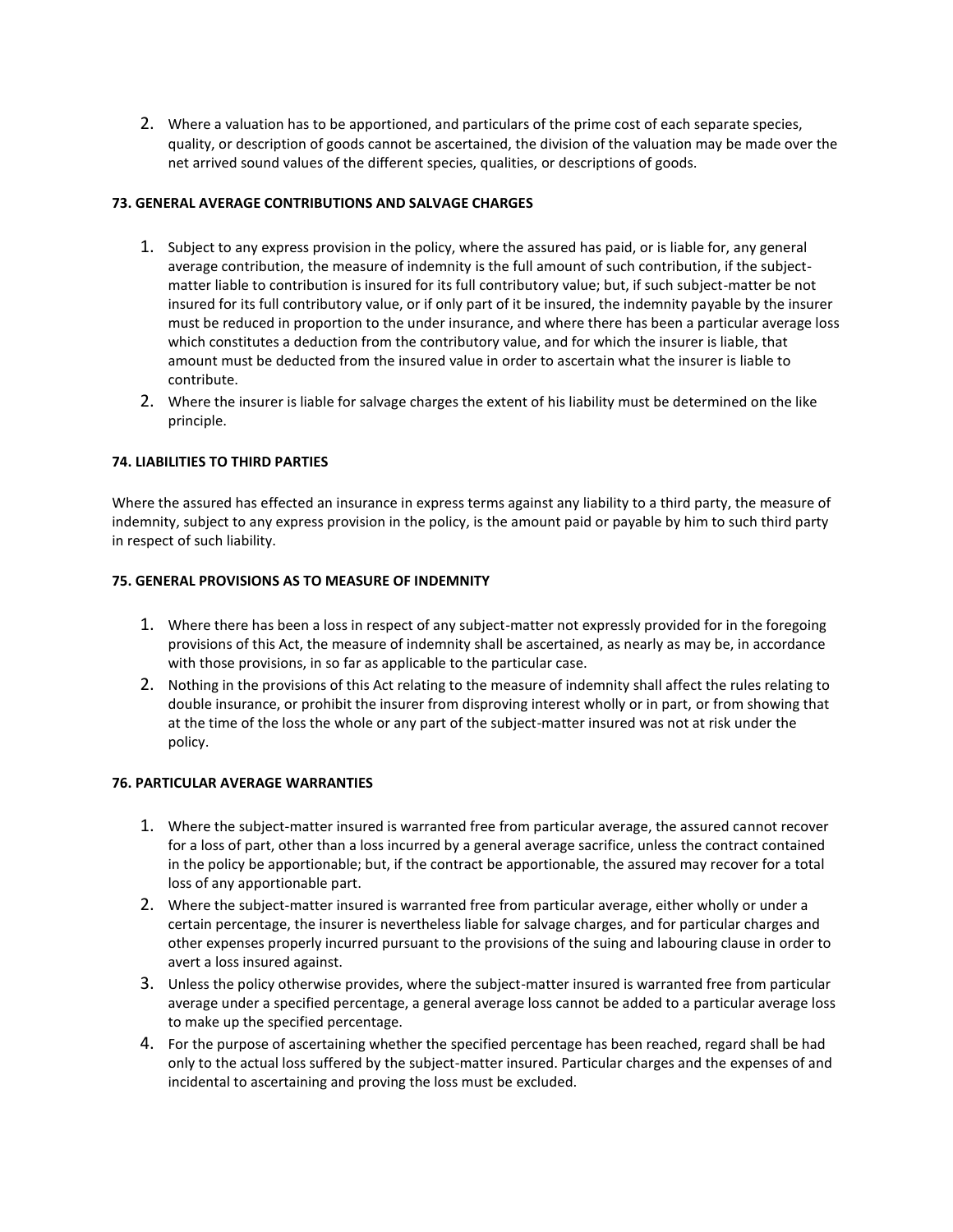#### **77. SUCCESSIVE LOSSES**

- 1. Unless the policy otherwise provides, and subject to the provisions of this Act, the insurer is liable for successive losses, even though the total amount of such losses may exceed the sum insured.
- 2. Where, under the same policy, a partial loss, which has not been repaired or otherwise made good, is followed by a total loss, the assured can only recover in respect of the total loss:

Provided that nothing in this section shall affect the liability of the insurer under the suing and labouring clause.

#### **78. SUING & LABOURING CLAUSE**

- 1. Where the policy contains a suing and labouring clause, the engagement thereby entered into is deemed to be supplementary to the contract of insurance, and the assured may recover from the insurer any expenses properly incurred pursuant to the clause, notwithstanding that the insurer may have paid for a total loss, or that the subject-matter may have been warranted free from particular average, either wholly or under a certain percentage.
- 2. General average losses and contributions and salvage charges, as defined by this Act, are not recoverable under the suing and labouring clause.
- 3. Expenses incurred for the purpose of averting or diminishing any loss not covered by the policy are not recoverable under the suing and labouring clause.
- 4. It is the duty of the assured and his agents, in all cases, to take such measures as may be reasonable for the purpose of averting or minimising a loss.

## **Rights of Insurer on Payment**

## **79. RIGHT OF SUBROGATION**

- 1. Where the insurer pays for a total loss, either of the whole, or in the case of goods of any apportionable part, of the subject-matter insured, he thereupon becomes entitled to take over the interest of the assured in whatever may remain of the subject-matter so paid for, and he is thereby subrogated to all the rights and remedies of the assured in and in respect of that subject-matter as from the time of the casualty causing the loss.
- 2. Subject to the foregoing provisions, where the insurer pays for a partial loss, he acquires no title to the subject-matter insured, or such part of it as may remain, but he is thereupon subrogated to all rights and remedies of the assured in and in respect of the subject-matter insured as from the time of the casualty causing the loss, in so far as the assured has been indemnified, according to this Act, by such payment for the loss.

#### **80. RIGHT OF CONTRIBUTION**

- 1. Where the assured is over-insured by double insurance, each insurer is bound, as between himself and the other insurers, to contribute rateably to the loss in proportion to the amount for which he is liable under his contract.
- 2. If any insurer pays more than his proportion of the loss, he is entitled to maintain an action for contribution against the other insurers, and is entitled to the like remedies as a surety who has paid more than his proportion of the debt.

#### **81. EFFECT OF UNDER INSURANCE**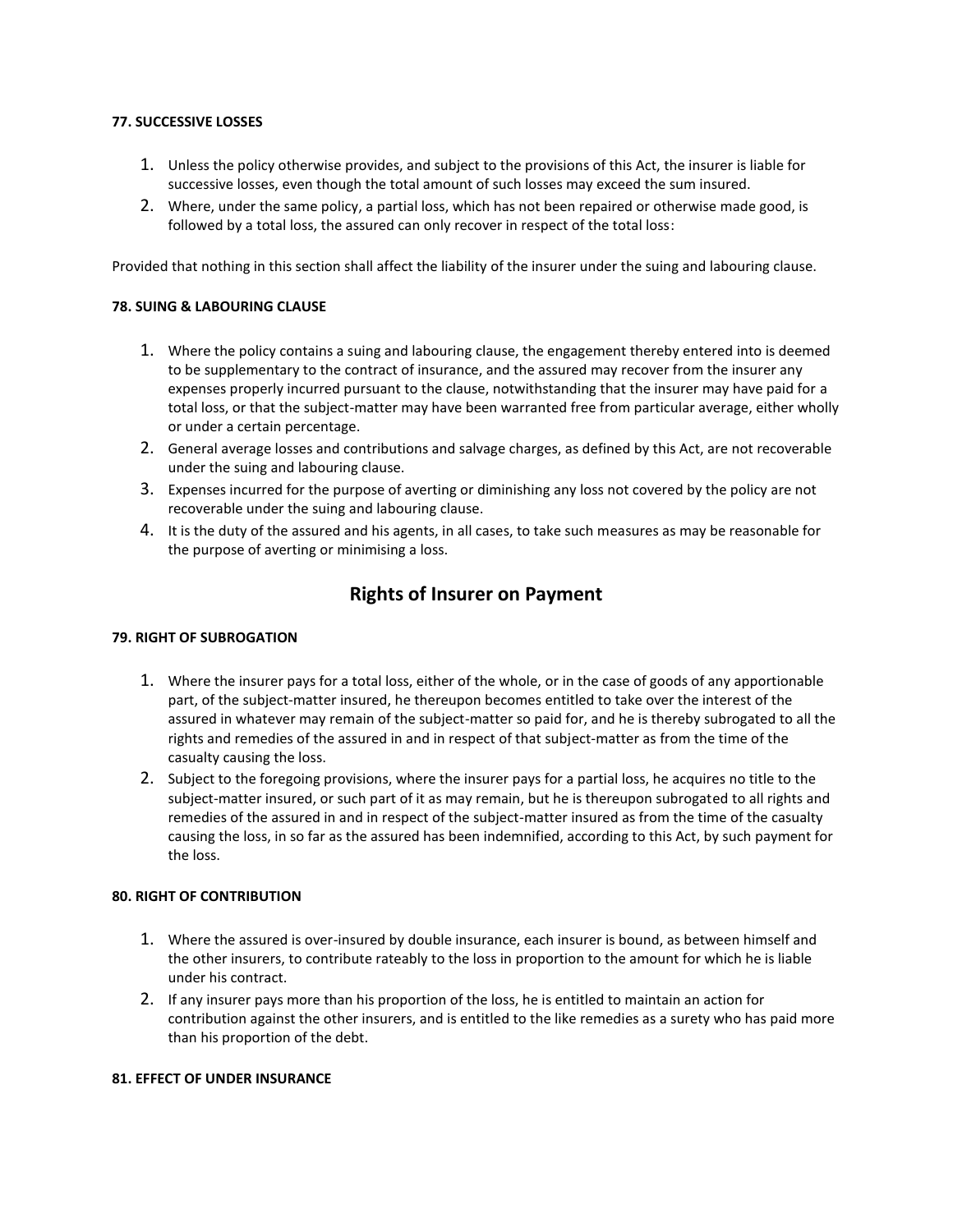Where the assured is insured for an amount less than the insurable value or, in the case of a valued policy, for an amount less than the policy valuation, he is deemed to be his own insurer in respect of the uninsured balance.

## **Return of Premium**

#### **82. ENFORCEMENT OF RETURN**

Where the premium or a proportionate part thereof is, by this Act, declared to be returnable, —

- a. If already paid, it may be recovered by the assured from the insurer; and
- b. If unpaid, it may be retained by the assured or his agent.

#### **83. RETURN BY AGREEMENT**

Where the policy contains a stipulation for the return of the premium, or a proportionate part thereof, on the happening of a certain event, and that event happens, the premium, or, as the case may be, the proportionate part thereof, is thereupon returnable to the assured.

#### **84. RETURN FOR FAILURE OF CONSIDERATION**

- 1. Where the consideration for the payment of the premium totally fails, and there has been no fraud or illegality on the part of the assured or his agents, the premium is thereupon returnable to the assured.
- 2. Where the consideration for the payment of the premium is apportionable and there is a total failure of any apportionable part of the consideration, a proportionate part of the premium is, under the like conditions, thereupon returnable to the assured.
- 3. In particular
	- a. Where the policy is void, or is avoided by the insurer as from the commencement of the risk, the premium is returnable, provided that there has been no fraud or illegality on the part of the assured; but if the risk is not apportionable, and has once attached, the premiun1 is not returnable;
	- b. Where the subject-matter insured, or part thereof, has never been imperilled, the premium, or, as the case may be, a proportionate part thereof, is returnable: Provided that where the subject-matter has been insured "lost or not lost" and has arrived in safety at the time when the contract is concluded, the premium is not returnable unless, at such time, the insurer knew of the safe arrival.
	- c. Where the assured has no insurable interest throughout the currency of the risk, the premium is returnable, provided that this rule does not apply to a policy effected by way of gaming or wagering;
	- d. Where the assured has a defeasible interest which is terminated during the currency of the risk, the premium is not returnable;
	- e. Where the assured has over-insured under an unvalued policy, a proportionate part of the premium is returnable;
	- f. Subject to the foregoing provisions, where the assured has over-insured by double insurance, a proportionate part of the several premiums is returnable: Provided that, if the policies are effected at different times, and any earlier policy has at any time borne the entire risk, or if a claim has been paid on the policy in respect of the full sum insured thereby, no premium is returnable in respect of that policy, and when the double insurance is effected knowingly by the assured no premium is returnable.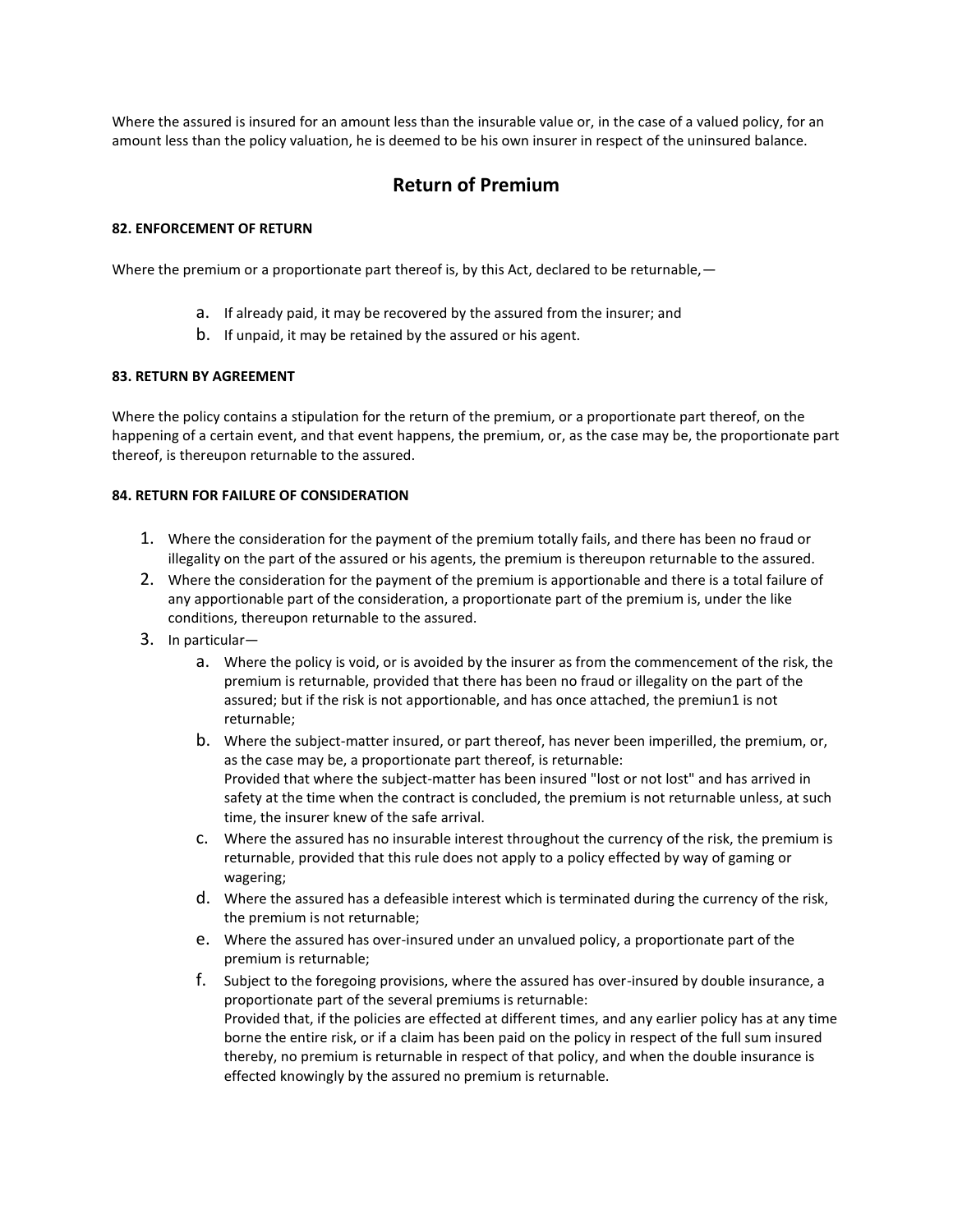## **Mutual Insurance**

#### **85. MODIFICATION OF ACT IN CASE OF MUTUAL INSURANCE**

- 1. Where two or more persons mutually agree to insure each other against marine losses there is said to be a mutual insurance.
- 2. The provisions of this Act relating to the premium do not apply to mutual insurance, but a guarantee, or such other arrangement as may be agreed upon, may be substituted for the premium.
- 3. The provisions of this Act, in so far as they may be modified by the agreement of the parties, may in the case of mutual insurance be modified by the terms of the policies issued by the association, or by the rules and regulations of the association.
- 4. Subject to the exceptions mentioned in this section, the provisions of this Act apply to a mutual insurance.

## **Supplemental**

#### **86. RATIFICATION BY ASSURED**

Where a contract of marine insurance is in good faith effected by one person on behalf of another, the person on whose behalf it is effected may ratify the contract even after he is aware of a loss.

#### **87. IMPLIED OBLIGATIONS VARIED BY AGREEMENT OR USAGE**

- 1. Where any right, duty, or liability would arise under a contract of marine insurance by implication of law, it may be negated or varied by express agreement, or by usage, if the usage be such as to bind both parties to the contract.
- 2. The provisions of this section extend to any right, duty, or liability declared by this Act which may be lawfully modified by agreement.

## **88. REASONABLE TIME, ETC., A QUESTION OF FACT**

Where by this Act any reference is made to reasonable time, reasonable premium, or reasonable diligence, the question what is reasonable is a question of fact.

#### **89. SLIP AS EVIDENCE**

Where there is a duly stamped policy, reference may be made, as heretofore, to the slip or covering note, in any legal proceeding.

#### **90. INTERPRETATION OF TERMS**

In this Act, unless the context or subject-matter otherwise requires,—

"**Action**" includes counter-claim and set off:

"**Freight**" includes the profit derivable by a shipowner from the employment of his ship to carry his own goods or moveables, as well as freight payable by a third party, but does not include passage money:

"**Moveables**" means any moveable tangible property, other than the ship, and includes money, valuable securities, and other documents: